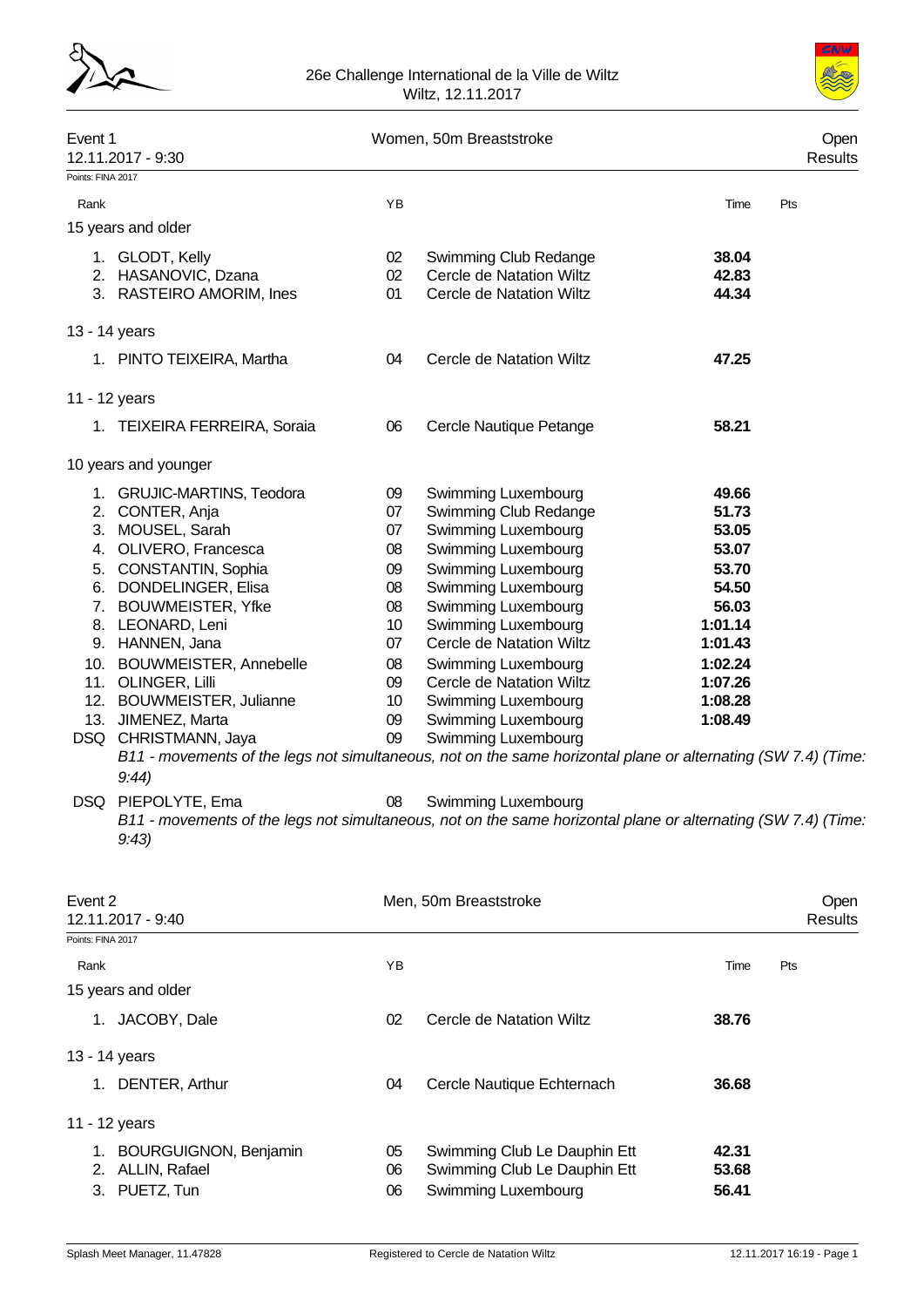

### Event 2, Men, 50m Breaststroke

| 10 years and younger |  |  |  |
|----------------------|--|--|--|
|----------------------|--|--|--|

| 1.   | BECIROVIC, Benjamin | 07 | Swimming Club Redange      | 51.36   |
|------|---------------------|----|----------------------------|---------|
|      | 2. SAMMARCO, Andrea | 08 | <b>Swimming Luxembourg</b> | 52.41   |
|      | 3. KRIES, Leo       | 08 | <b>Swimming Luxembourg</b> | 53.27   |
|      | 4. EVEN, Renaud     | 07 | Cercle de Natation Wiltz   | 54.34   |
|      | 5. SZYBOWSKI, Jakub | 07 | Cercle Nautique Petange    | 56.24   |
|      | 6. MOOG, Jules      | 08 | <b>Swimming Luxembourg</b> | 1:00.30 |
|      | 7. ANISKO, Leonard  | 08 | Cercle Nautique Petange    | 1:01.50 |
|      | 8. SCHAEFFER, Jack  | 10 | Cercle de Natation Wiltz   | 1:05.92 |
|      | 9. SCHAEFFER, Dean  | 08 | Cercle de Natation Wiltz   | 1:06.38 |
| DSQ. | MOOG, Paul          | 10 | Swimming Luxembourg        |         |
|      |                     |    |                            |         |

*B11 - movements of the legs not simultaneous, not on the same horizontal plane or alternating (SW 7.4) (Time: 9:51)*

| Event 3                          | 12.11.2017 - 9:45                                                                                                                                                                                                                                       |                                                                | Women, 100m Backstroke                                                                                                                                                                                                                                                            |                                                                                                                       |     |                 | Open<br><b>Results</b> |
|----------------------------------|---------------------------------------------------------------------------------------------------------------------------------------------------------------------------------------------------------------------------------------------------------|----------------------------------------------------------------|-----------------------------------------------------------------------------------------------------------------------------------------------------------------------------------------------------------------------------------------------------------------------------------|-----------------------------------------------------------------------------------------------------------------------|-----|-----------------|------------------------|
| Points: FINA 2017                |                                                                                                                                                                                                                                                         |                                                                |                                                                                                                                                                                                                                                                                   |                                                                                                                       |     |                 |                        |
| Rank                             |                                                                                                                                                                                                                                                         | YB                                                             |                                                                                                                                                                                                                                                                                   | Time                                                                                                                  | Pts | 50 <sub>m</sub> | 100m                   |
|                                  | 15 years and older                                                                                                                                                                                                                                      |                                                                |                                                                                                                                                                                                                                                                                   |                                                                                                                       |     |                 |                        |
| 2.<br>3.<br>4.<br>5.             | 1. FETZ, Melanie<br>HASANOVIC, Mubera<br>TER HEEGDE, Lisa<br>AMORIM GONCALVES, Silvia<br>THEIS, Lisi<br>6. FERREIRA ANAU, Filipa                                                                                                                        | 01<br>02<br>02<br>98<br>01<br>02                               | Cercle Nautique Echternach<br>Cercle de Natation Wiltz<br>Cercle Nautique Echternach<br>Cercle de Natation Wiltz<br>Cercle de Natation Wiltz<br>Cercle de Natation Wiltz                                                                                                          | 1:14.92<br>1:18.19<br>1:24.34<br>1:26.00<br>1:34.99<br>1:35.11                                                        |     |                 |                        |
|                                  | 13 - 14 years                                                                                                                                                                                                                                           |                                                                |                                                                                                                                                                                                                                                                                   |                                                                                                                       |     |                 |                        |
| 2.<br>3.                         | 1. GLODT, Chiara<br>ELCHEROTH, Milly<br>JEITZ-WAMPACH, Mia<br>4. HANNEN, Jil                                                                                                                                                                            | 04<br>03<br>04<br>03                                           | Swimming Club Redange<br>Swimming Club Redange<br>Cercle Nautique Echternach<br>Cercle de Natation Wiltz                                                                                                                                                                          | 1:20.43<br>1:21.34<br>1:25.17<br>1:26.34                                                                              |     |                 |                        |
|                                  | 11 - 12 years                                                                                                                                                                                                                                           |                                                                |                                                                                                                                                                                                                                                                                   |                                                                                                                       |     |                 |                        |
| 2.<br>3.<br>5.<br>6.<br>DSQ.     | 1. DEVISCOUR, Sarah<br>NOTHUM, Gwen<br>BLODEN, Lola<br>4. OLINGER, Tina<br>THILL, Angie<br>WARZEE, Melinda<br>BORDONARO, Madeleine                                                                                                                      | 05<br>06<br>05<br>06<br>06<br>06<br>06                         | Cercle Nautique Echternach<br>Swimming Club Redange<br>Cercle de Natation Wiltz<br>Cercle de Natation Wiltz<br>Cercle Nautique Petange<br>Cercle Nautique Petange<br>Cercle Nautique Petange<br>D6 - turn not executed in accordance with the rules (SW 6.5) (Time: 9:54)         | 1:24.04<br>1:31.14<br>1:32.65<br>1:33.15<br>1:39.70<br>1:51.18                                                        |     |                 |                        |
|                                  | 10 years and younger                                                                                                                                                                                                                                    |                                                                |                                                                                                                                                                                                                                                                                   |                                                                                                                       |     |                 |                        |
| 2.<br>3.<br>4.<br>5.<br>7.<br>9. | 1. HAN, Mengjia<br><b>BLESES, Joyce</b><br><b>KOENIG, Aurelie</b><br>OLIVERO, Francesca<br>GRUJIC-MARTINS, Teodora<br>6. ALLAR, Maud<br>BOUWMEISTER, Yfke<br>8. PIEPOLYTE, Ema<br>BOUWMEISTER, Annebelle<br>10. ALBERS, Emely<br>11. DONDELINGER, Elisa | 07<br>08<br>07<br>08<br>09<br>08<br>08<br>08<br>08<br>08<br>08 | Swimming Luxembourg<br>Swimming Club Le Dauphin Ett<br>Swimming Club Redange<br>Swimming Luxembourg<br>Swimming Luxembourg<br>Cercle Nautique Petange<br>Swimming Luxembourg<br>Swimming Luxembourg<br>Swimming Luxembourg<br>Swimming Club Le Dauphin Ett<br>Swimming Luxembourg | 1:20.58<br>1:31.75<br>1:34.53<br>1:42.12<br>1:43.49<br>1:45.11<br>1:48.74<br>1:50.28<br>1:53.70<br>1:56.12<br>1:57.55 |     |                 |                        |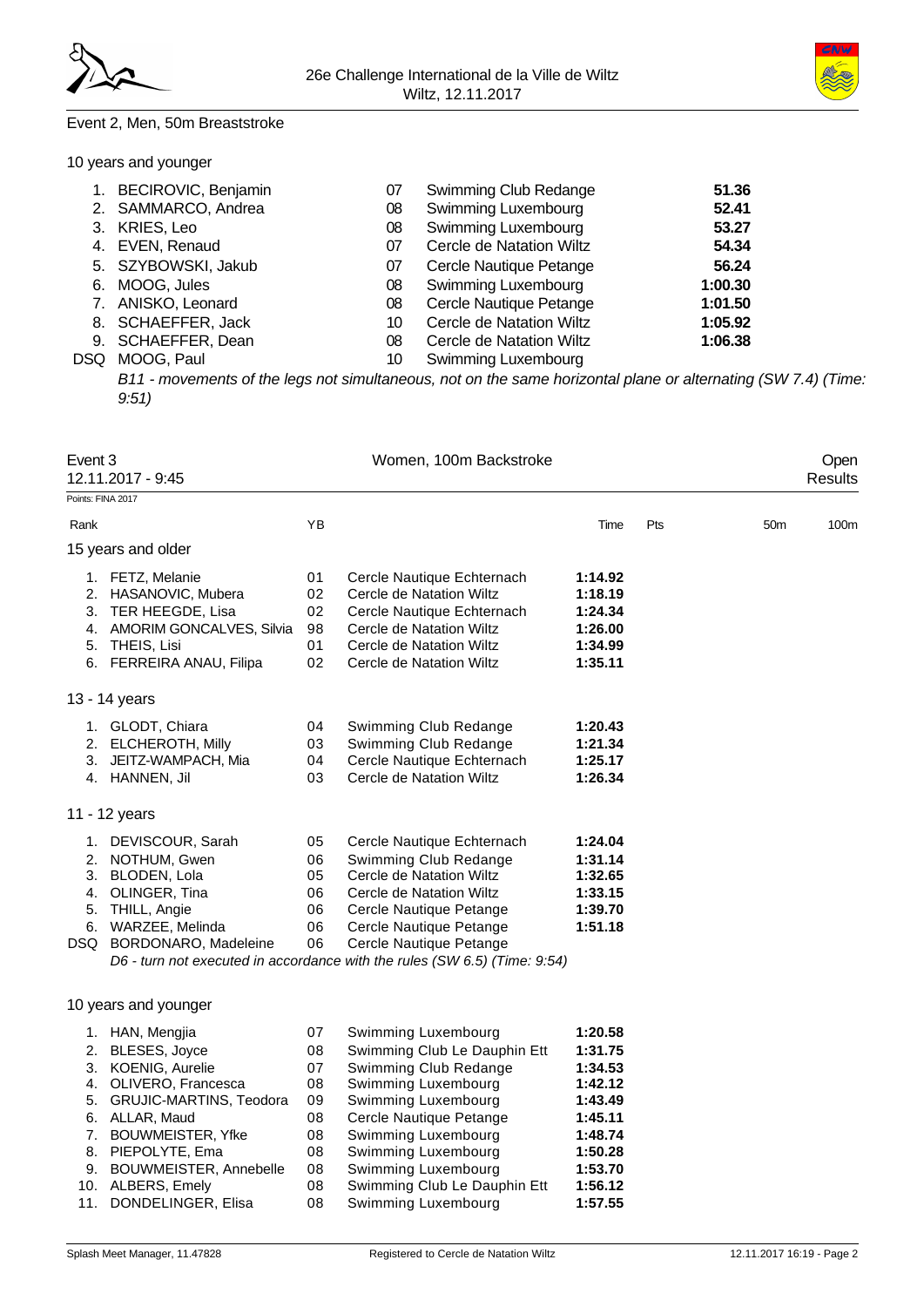



# Event 3, Girls, 100m Backstroke, 10 years and younger

| Rank              |                                                                                                               | ΥB                         |                                                                                                                                                                                                                | Time                                     | Pts | 50 <sub>m</sub> | 100m |
|-------------------|---------------------------------------------------------------------------------------------------------------|----------------------------|----------------------------------------------------------------------------------------------------------------------------------------------------------------------------------------------------------------|------------------------------------------|-----|-----------------|------|
| 12.<br>13.<br>14. | JIMENEZ, Marta<br>OLINGER, Lilli<br>CONSTANTIN, Sophia<br>15. FERREIRA ANAU, Margerida<br>DSQ ELCHEROTH, Niki | 09<br>09<br>09<br>08<br>07 | Swimming Luxembourg<br>Cercle de Natation Wiltz<br>Swimming Luxembourg<br>Cercle de Natation Wiltz<br>Swimming Club Redange<br>D9 - swimmer did not touch the wall at the turn / finish (SW 6.5) (Time: 10:06) | 2:00.95<br>2:03.22<br>2:04.52<br>2:20.28 |     |                 |      |
| DSQ.              | BARBEY, Sarah                                                                                                 | 07                         | Swimming Club Le Dauphin Ett<br>D6 - turn not executed in accordance with the rules (SW 6.5) (Time: 10:06)                                                                                                     |                                          |     |                 |      |
| DSQ.              | BOUWMEISTER, Julianne 10 Swimming Luxembourg<br>G11 - did not finish the distance (SW 10.2) (Time: 10:04)     |                            |                                                                                                                                                                                                                |                                          |     |                 |      |
|                   | DSQ LEONARD, Leni<br>10:04                                                                                    | 10                         | Swimming Luxembourg<br>D3 - swimmer did not stay upon his back throughout the race except when executing the turn (SW 6.3) (Time:                                                                              |                                          |     |                 |      |
| DSQ.              | MOUSEL, Sarah                                                                                                 | 07                         | Swimming Luxembourg                                                                                                                                                                                            |                                          |     |                 |      |

*D6 - turn not executed in accordance with the rules (SW 6.5) (Time: 10:04)*

| Event 4                    | 12.11.2017 - 10:10                                                                                                                              |                                              | Men, 100m Backstroke                                                                                                                                                                                                                                                                         |                                                                                      |     |                 | Open<br><b>Results</b> |
|----------------------------|-------------------------------------------------------------------------------------------------------------------------------------------------|----------------------------------------------|----------------------------------------------------------------------------------------------------------------------------------------------------------------------------------------------------------------------------------------------------------------------------------------------|--------------------------------------------------------------------------------------|-----|-----------------|------------------------|
| Points: FINA 2017          |                                                                                                                                                 |                                              |                                                                                                                                                                                                                                                                                              |                                                                                      |     |                 |                        |
| Rank                       |                                                                                                                                                 | YB                                           |                                                                                                                                                                                                                                                                                              | Time                                                                                 | Pts | 50 <sub>m</sub> | 100m                   |
|                            | 15 years and older                                                                                                                              |                                              |                                                                                                                                                                                                                                                                                              |                                                                                      |     |                 |                        |
| 1.<br>2.<br>3.<br>4.       | MEYER, Joel<br>GIRS, Matheo<br>CIRELLI, Marco<br>LEPAGE, Mathieu<br>5. HASANOVIC, Adin                                                          | 00<br>02<br>02<br>02<br>02                   | Cercle de Natation Wiltz<br>Cercle de Natation Wiltz<br>Cercle de Natation Wiltz<br>Cercle de Natation Wiltz<br>Cercle de Natation Wiltz                                                                                                                                                     | 1:07.89<br>1:14.31<br>1:17.62<br>1:23.44<br>1:25.21                                  |     |                 |                        |
|                            | 13 - 14 years                                                                                                                                   |                                              |                                                                                                                                                                                                                                                                                              |                                                                                      |     |                 |                        |
| 2.<br>4.<br>5.<br>6.<br>7. | 1. BOURCKEL, Mike<br>DENTER, Arthur<br>3. KOHL, Charel<br>JAAS, Jeff<br>NICOLAS, Jeff<br>PUETZ, Christophe<br>FETZ, Tom<br>8. RECKINGER, Michel | 03<br>04<br>04<br>04<br>03<br>04<br>04<br>04 | Cercle de Natation Wiltz<br>Cercle Nautique Echternach<br>Swimming Club Le Dauphin Ett<br>Swimming Club Le Dauphin Ett<br>Cercle de Natation Wiltz<br>Swimming Club Le Dauphin Ett<br>Cercle Nautique Echternach<br>Swimming Club Redange                                                    | 1:11.37<br>1:12.40<br>1:14.24<br>1:14.32<br>1:16.35<br>1:23.53<br>1:26.21<br>1:48.21 |     |                 |                        |
|                            | 11 - 12 years                                                                                                                                   |                                              |                                                                                                                                                                                                                                                                                              |                                                                                      |     |                 |                        |
| 2.<br>3.<br>4.<br>5.<br>6. | 1. WEYRICH, Mike<br>HOLLERICH, Tom<br>LANDRIEUX, Tom<br>TRESSEL, Yannis<br>JAAS, Joe<br>JAAS, Tom<br>DSQ PUETZ, Tun                             | 05<br>06<br>06<br>05<br>06<br>06<br>06       | Swimming Club Le Dauphin Ett<br>Swimming Club Le Dauphin Ett<br>Cercle Nautique Petange<br>Swimming Club Le Dauphin Ett<br>Swimming Club Le Dauphin Ett<br>Swimming Club Le Dauphin Ett<br>Swimming Luxembourg<br>D6 - turn not executed in accordance with the rules (SW 6.5) (Time: 10:21) | 1:18.86<br>1:24.98<br>1:31.25<br>1:32.68<br>1:32.84<br>1:35.75                       |     |                 |                        |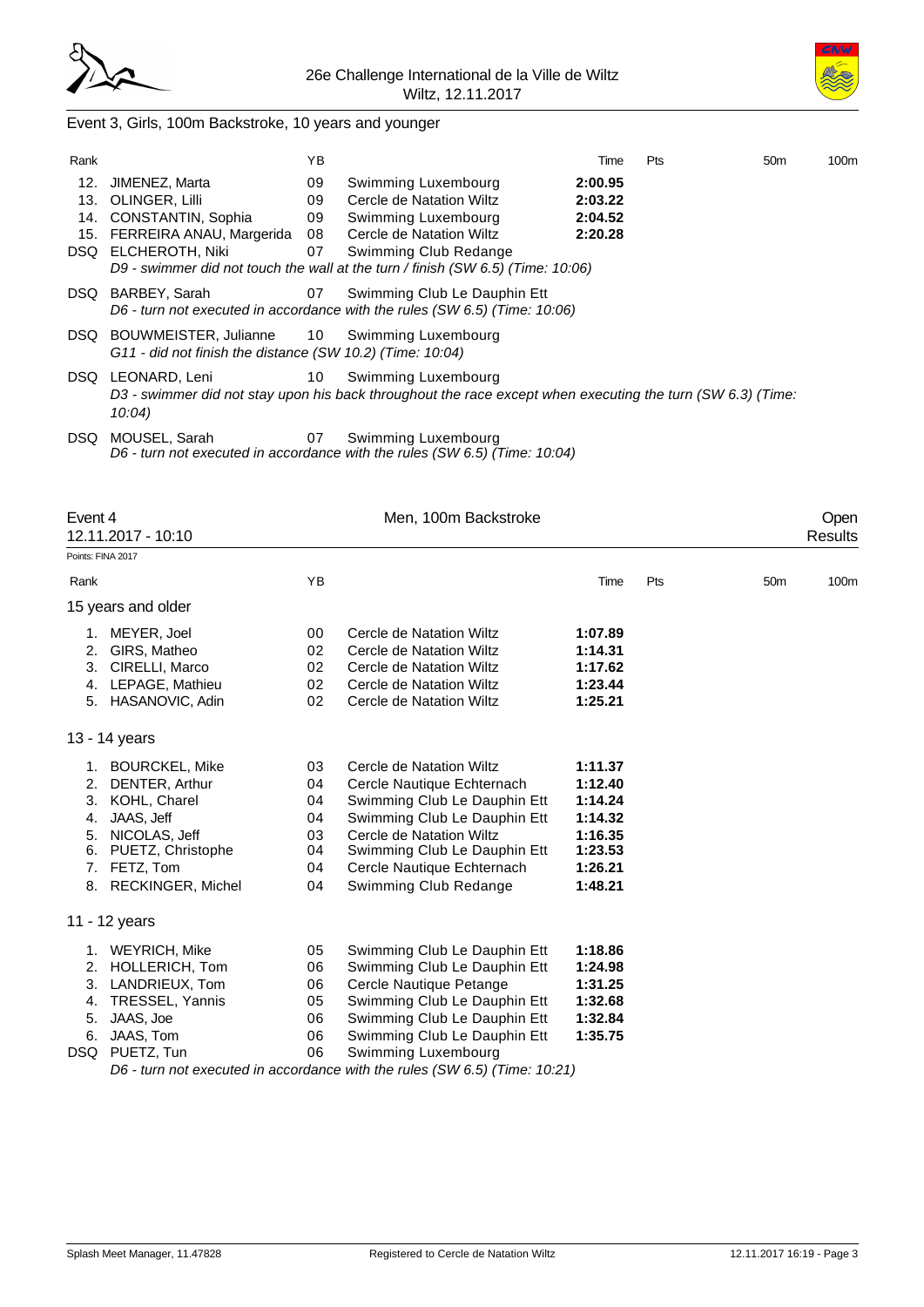



#### Event 4, Men, 100m Backstroke

10 years and younger

| 1. ESCHETTE, Louis            | 07 | Cercle de Natation Wiltz                                                   | 1:33.25 |
|-------------------------------|----|----------------------------------------------------------------------------|---------|
| 2. KUEPPER, Jules             | 07 | Cercle Nautique Petange                                                    | 1:34.76 |
| 3. MOOG, Jules                | 08 | Swimming Luxembourg                                                        | 1:38.64 |
| 4. WIRTH, Neckel              | 07 | Cercle de Natation Wiltz                                                   | 1:43.16 |
| 5. KRIES, Leo                 | 08 | Swimming Luxembourg                                                        | 1:45.27 |
| 6. WEILER, Theid              | 07 | Cercle de Natation Wiltz                                                   | 1:45.40 |
| 7. SCHAEFFER, Dean            | 08 | Cercle de Natation Wiltz                                                   | 1:49.77 |
| 8. VISSER, Mats               | 08 | Swimming Club Le Dauphin Ett                                               | 1:51.75 |
| 9. SCHAEFFER, Jack            | 10 | Cercle de Natation Wiltz                                                   | 2:24.21 |
| DSQ MELOUANE AMAHZOUNE, Ada08 |    | Cercle de Natation Wiltz                                                   |         |
|                               |    | D6 - turn not executed in accordance with the rules (SW 6.5) (Time: 10:19) |         |
|                               |    |                                                                            |         |

DSQ MOOG, Paul 10 Swimming Luxembourg *D3 - swimmer did not stay upon his back throughout the race except when executing the turn (SW 6.3) (Time: 10:19)*

| Event 5<br>12.11.2017 - 10:40 |                 | Women, 50m Freestyle         |       | Open<br>Results |
|-------------------------------|-----------------|------------------------------|-------|-----------------|
| Points: FINA 2017             |                 |                              |       |                 |
| Rank                          | YB              |                              | Time  | Pts             |
| 15 years and older            |                 |                              |       |                 |
| 1. GLODT, Kelly               | 02              | Swimming Club Redange        | 30.54 |                 |
| 2. FETZ, Melanie              | 01              | Cercle Nautique Echternach   | 31.95 |                 |
| 3. TER HEEGDE, Lisa           | 02              | Cercle Nautique Echternach   | 34.57 |                 |
| 13 - 14 years                 |                 |                              |       |                 |
| 1. ELCHEROTH, Milly           | 03              | Swimming Club Redange        | 31.29 |                 |
| 2. GLODT, Chiara              | 04              | Swimming Club Redange        | 32.32 |                 |
| 3. JEITZ-WAMPACH, Mia         | 04              | Cercle Nautique Echternach   | 36.08 |                 |
| 11 - 12 years                 |                 |                              |       |                 |
| 1. DEVISCOUR, Sarah           | 05              | Cercle Nautique Echternach   | 32.37 |                 |
| 2. NOTHUM, Gwen               | 06              | Swimming Club Redange        | 38.03 |                 |
| 3. TEIXEIRA FERREIRA, Soraia  | 06              | Cercle Nautique Petange      | 46.68 |                 |
| 4. WARZEE, Melinda            | 06              | Cercle Nautique Petange      | 47.86 |                 |
| 10 years and younger          |                 |                              |       |                 |
| 1. HAN, Mengjia               | 07              | Swimming Luxembourg          | 32.31 |                 |
| 2. BLESES, Joyce              | 08              | Swimming Club Le Dauphin Ett | 37.80 |                 |
| 3. KOENIG, Aurelie            | 07              | Swimming Club Redange        | 38.48 |                 |
| 4. GRUJIC-MARTINS, Teodora    | 09              | Swimming Luxembourg          | 41.09 |                 |
| 5. OLIVERO, Francesca         | 08              | Swimming Luxembourg          | 41.67 |                 |
| 6. BOUWMEISTER, Annebelle     | 08              | Swimming Luxembourg          | 44.50 |                 |
| 7. BOUWMEISTER, Yfke          | 08              | Swimming Luxembourg          | 47.15 |                 |
| 8. CONSTANTIN, Sophia         | 09              | Swimming Luxembourg          | 48.99 |                 |
| 9. HANNEN, Jana               | 07              | Cercle de Natation Wiltz     | 49.54 |                 |
| 10. LEONARD, Leni             | 10 <sup>°</sup> | Swimming Luxembourg          | 50.05 |                 |
| 11. PIEPOLYTE, Ema            | 08              | Swimming Luxembourg          | 50.97 |                 |
| 12. OLINGER, Lilli            | 09              | Cercle de Natation Wiltz     | 53.37 |                 |
| 13. CHRISTMANN, Jaya          | 09              | Swimming Luxembourg          | 53.81 |                 |
| 14. AVEZ, Paule Audrey        | 08              | Cercle Nautique Petange      | 54.13 |                 |
| 15. JIMENEZ, Marta            | 09              | Swimming Luxembourg          | 54.31 |                 |
| 16. DONDELINGER, Elisa        | 08              | Swimming Luxembourg          | 55.81 |                 |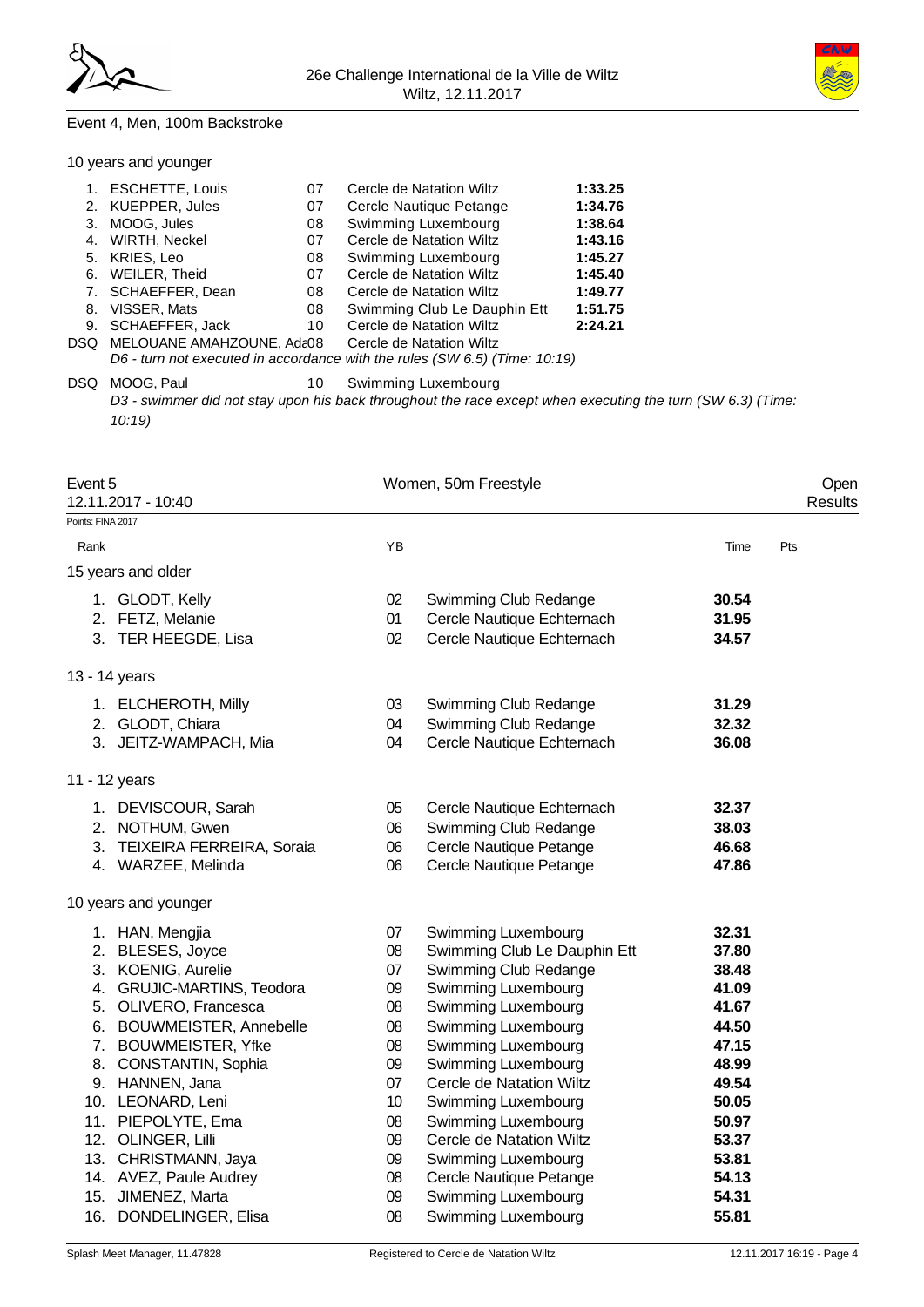



# Event 5, Girls, 50m Freestyle, 10 years and younger

| Rank              |                                                                               | YB                          |                                                                            | Time                        | Pts             |
|-------------------|-------------------------------------------------------------------------------|-----------------------------|----------------------------------------------------------------------------|-----------------------------|-----------------|
|                   | 17. FERREIRA ANAU, Margerida<br>18. BOUWMEISTER, Julianne<br>19. THILL, Shana | 08<br>10 <sup>°</sup><br>10 | Cercle de Natation Wiltz<br>Swimming Luxembourg<br>Cercle Nautique Petange | 59.28<br>1:02.66<br>1:10.98 |                 |
| Event 6           | 12.11.2017 - 10:50                                                            |                             | Men, 50m Freestyle                                                         |                             | Open<br>Results |
| Points: FINA 2017 |                                                                               |                             |                                                                            |                             |                 |
| Rank              |                                                                               | YB                          |                                                                            | Time                        | Pts             |
|                   | 15 years and older                                                            |                             |                                                                            |                             |                 |
|                   |                                                                               |                             |                                                                            |                             |                 |
|                   | 1. MEYER, Joel                                                                | 00                          | Cercle de Natation Wiltz                                                   | 26.97                       |                 |
|                   | 2. CIRELLI, Marco                                                             | 02                          | Cercle de Natation Wiltz                                                   | 29.09                       |                 |
|                   | 13 - 14 years                                                                 |                             |                                                                            |                             |                 |
|                   | 1. JAAS, Jeff                                                                 | 04                          | Swimming Club Le Dauphin Ett                                               | 28.35                       |                 |
|                   | 2. DENTER, Arthur                                                             | 04                          | Cercle Nautique Echternach                                                 | 28.71                       |                 |
|                   | 3. KOHL, Charel                                                               | 04                          | Swimming Club Le Dauphin Ett                                               | 29.61                       |                 |
|                   | 4. FETZ, Tom                                                                  | 04                          | Cercle Nautique Echternach                                                 | 36.19                       |                 |
|                   | 5. RECKINGER, Michel                                                          | 04                          | Swimming Club Redange                                                      | 40.62                       |                 |
|                   | 11 - 12 years                                                                 |                             |                                                                            |                             |                 |
|                   |                                                                               |                             |                                                                            | 34.26                       |                 |
|                   | 1. CZAPOR, Leon<br>2. BOURGUIGNON, Benjamin                                   | 06<br>05                    | Swimming Club Redange<br>Swimming Club Le Dauphin Ett                      | 35.21                       |                 |
|                   | 3. ALLIN, Rafael                                                              | 06                          | Swimming Club Le Dauphin Ett                                               | 40.15                       |                 |
|                   | 4. PUETZ, Tun                                                                 | 06                          | Swimming Luxembourg                                                        | 49.42                       |                 |
|                   |                                                                               |                             |                                                                            |                             |                 |
|                   | 10 years and younger                                                          |                             |                                                                            |                             |                 |
|                   | 1. LEY, Jamie                                                                 | 07                          | Swimming Club Le Dauphin Ett                                               | 37.49                       |                 |
|                   | 2. RIES JITCOV, Evghenii                                                      | 07                          | Cercle Nautique Petange                                                    | 37.90                       |                 |
|                   | 3. VISSER, Mats                                                               | 08                          | Swimming Club Le Dauphin Ett                                               | 40.86                       |                 |
|                   | 4. MOOG, Jules                                                                | 08                          | Swimming Luxembourg                                                        | 41.53                       |                 |
|                   | 5. KRIES, Leo                                                                 | 08                          | Swimming Luxembourg                                                        | 41.91                       |                 |
|                   | 6. LISO, Timoteo                                                              | 07                          | Cercle Nautique Petange                                                    | 42.21                       |                 |
| 7.                | BECIROVIC, Benjamin                                                           | 07                          | Swimming Club Redange                                                      | 42.93                       |                 |
| 8.                | MELOUANE AMAHZOUNE, Adam                                                      | 08                          | Cercle de Natation Wiltz                                                   | 45.66                       |                 |
|                   | 9. SAMMARCO, Andrea                                                           | 08                          | Swimming Luxembourg                                                        | 45.96                       |                 |
| 10.               | SCHAEFFER, Dean                                                               | 08                          | Cercle de Natation Wiltz                                                   | 46.49                       |                 |
| 11.               | SZYBOWSKI, Jakub                                                              | 07                          | Cercle Nautique Petange                                                    | 49.36                       |                 |
| 13.               | 12. KUEPPER, Achille                                                          | 10 <sup>°</sup>             | Cercle Nautique Petange<br>Cercle Nautique Petange                         | 50.18                       |                 |
| 14.               | MAIT-RABBI, Nizar<br>EVEN, Renaud                                             | 09<br>07                    | Cercle de Natation Wiltz                                                   | 50.94<br>51.71              |                 |
| 15.               | MOOG, Paul                                                                    | 10                          | Swimming Luxembourg                                                        | 57.29                       |                 |
| 16.               | SAOUDAOUI, Akram                                                              | 09                          | Cercle Nautique Petange                                                    | 1:04.86                     |                 |
| DSQ               | <b>BAGZE TCHUINDJANG, Joseph</b>                                              | 80                          | Cercle Nautique Petange                                                    |                             |                 |

*G2 - Starting before the starting signal (SW 4.4) (Time: 11:07)*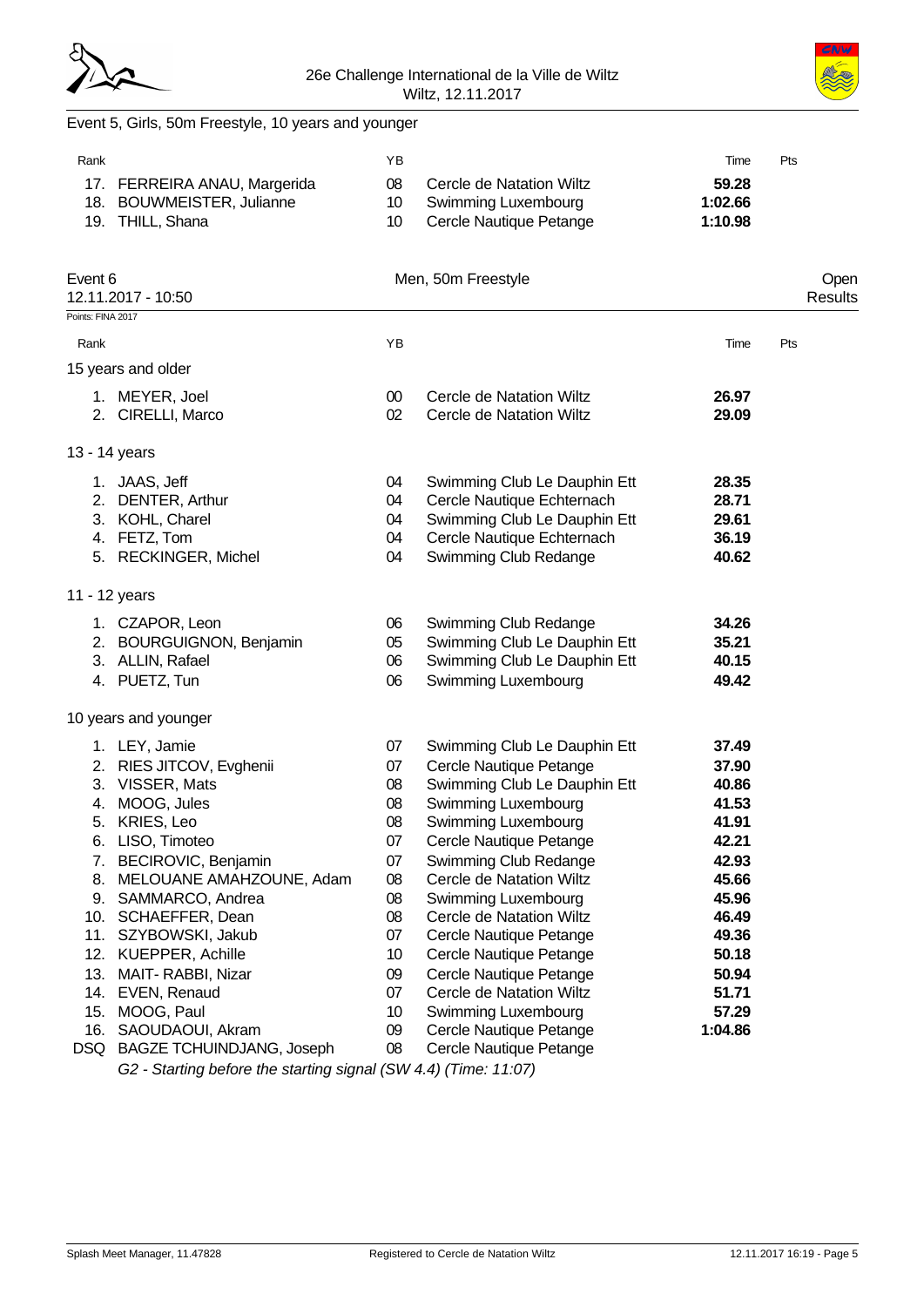



# Event 7 Communication of the U.S. Communication of the U.S. Communication of the U.S. Communication of the U.S 12.11.2017 - 12:00 Results Pointe: FINA 2017 Rank 100m (The Pts 50m 100m of the Past 100m of the Pts 50m 100m 15 years and older 1. GLODT, Kelly 02 Swimming Club Redange **1:13.82** 2. FETZ, Melanie 01 Cercle Nautique Echternach **1:20.16** 3. HASANOVIC, Mubera 4. TER HEEGDE, Lisa 02 Cercle Nautique Echternach **1:26.85** 5. AMORIM GONCALVES, Silvia 98 Cercle de Natation Wiltz **1:27.31** 6. HASANOVIC, Dzana 02 Cercle de Natation Wiltz **1:30.25** 7. RASTEIRO AMORIM, Ines 01 Cercle de Natation Wiltz **1:35.93** 8. FERREIRA ANAU, Filipa 02 Cercle de Natation Wiltz **1:37.74** 9. THEIS, Lisi 01 Cercle de Natation Wiltz **1:38.87** 13 - 14 years 1. HANNEN, Jil 03 Cercle de Natation Wiltz **1:27.73** 2. JEITZ-WAMPACH, Mia 04 Cercle Nautique Echternach **1:31.47** 3. PINTO TEIXEIRA, Martha 04 Cercle de Natation Wiltz **1:32.18** 11 - 12 years 1. BORDONARO, Madeleine 06 Cercle Nautique Petange **1:20.51** 2. DEVISCOUR, Sarah 05 Cercle Nautique Echternach **1:25.52** 3. NOTHUM, Gwen 06 Swimming Club Redange **1:31.11** 4. OLINGER, Tina 06 Cercle de Natation Wiltz **1:35.06** 5. BLODEN, Lola 05 Cercle de Natation Wiltz **1:38.19** 6. THILL, Angie 06 Cercle Nautique Petange **1:38.77** 10 years and younger 1. HAN, Mengjia 07 Swimming Luxembourg **1:20.47** 2. ELCHEROTH, Niki 07 Swimming Club Redange **1:36.16** 3. BARBEY, Sarah 07 Swimming Club Le Dauphin Ett **1:37.13** 4. ALLAR, Maud 08 Cercle Nautique Petange **1:38.52** 5. BLESES, Joyce 08 Swimming Club Le Dauphin Ett **1:38.76** 6. GRUJIC-MARTINS, Teodora 09 Swimming Luxembourg **1:40.49** 7. CONTER, Anja 07 Swimming Club Redange **1:43.75** 8. OLIVERO, Francesca 08 Swimming Luxembourg **1:46.58** 9. MOUSEL, Sarah 07 Swimming Luxembourg **1:46.98** 10. BOUWMEISTER, Yfke 08 Swimming Luxembourg **1:52.91** 11. ALBERS, Emely 08 Swimming Club Le Dauphin Ett **1:56.75** 12. CONSTANTIN, Sophia 09 Swimming Luxembourg **1:57.69** 13. BOUWMEISTER, Annebelle 08 Swimming Luxembourg **1:58.36** 14. PIEPOLYTE, Ema 08 Swimming Luxembourg **2:04.02** 15. LEONARD, Leni 10 Swimming Luxembourg **2:05.50** 16. JIMENEZ, Marta 09 Swimming Luxembourg **2:13.26** DSQ BOUWMEISTER, Julianne 10 Swimming Luxembourg *P2 - did not bring both arms forward simultaneously over water or did not bring both arms backward*

*simultaneously under water through-out the race, according to SW 8.5 (SW 8.2) (Time: 11:18)*

DSQ DONDELINGER, Elisa 08 Swimming Luxembourg *P2 - did not bring both arms forward simultaneously over water or did not bring both arms backward simultaneously under water through-out the race, according to SW 8.5 (SW 8.2) (Time: 11:21)*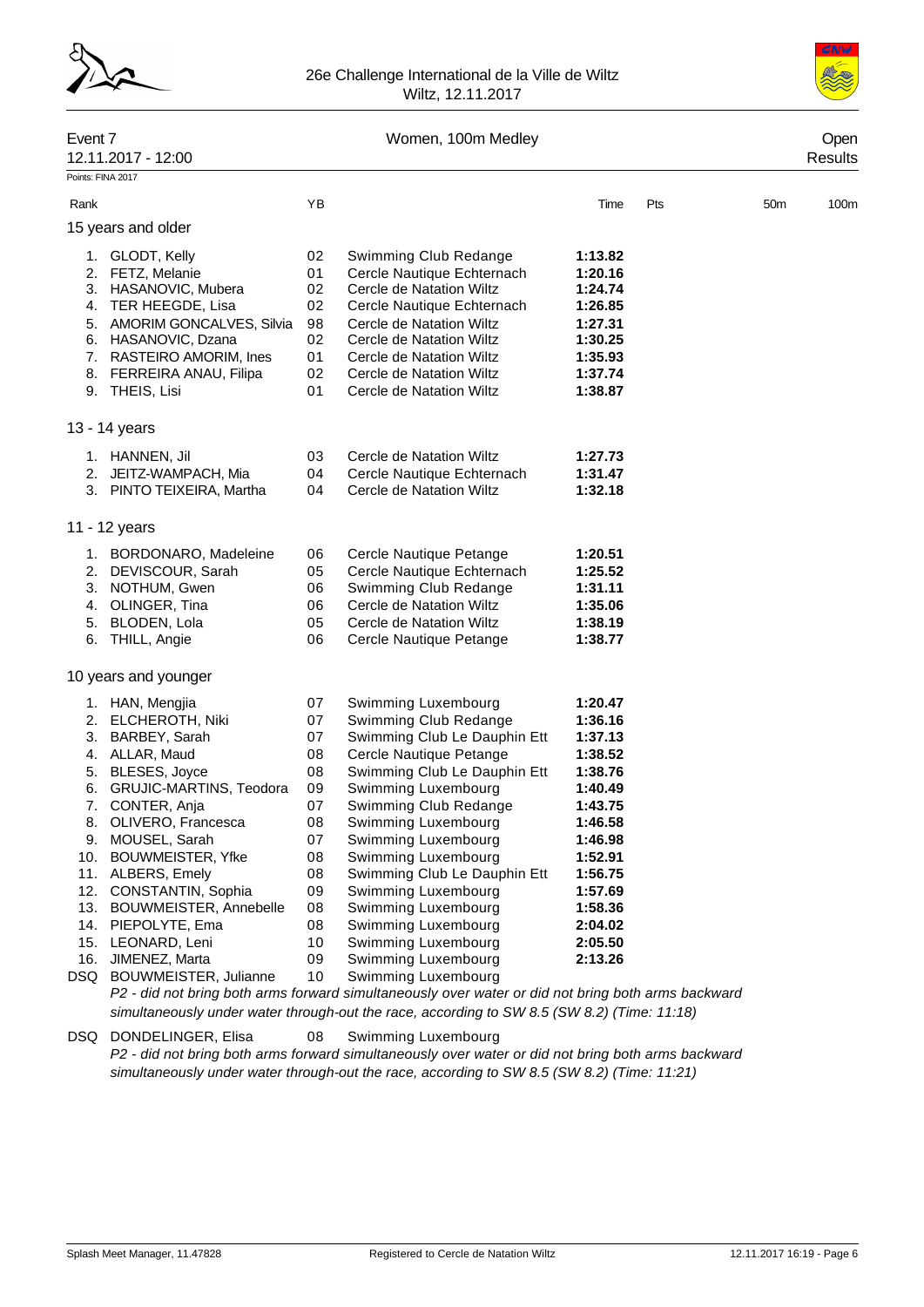



| Event 8           | 12.11.2017 - 12:20                                                                                                                                                                                                                                                                                                                                  |                                                                      | Men, 100m Medley                                                                                                                                                                                                                                                                                                                                                                                                                                                                                                                              |                                                                                                 |     | Open<br><b>Results</b> |      |
|-------------------|-----------------------------------------------------------------------------------------------------------------------------------------------------------------------------------------------------------------------------------------------------------------------------------------------------------------------------------------------------|----------------------------------------------------------------------|-----------------------------------------------------------------------------------------------------------------------------------------------------------------------------------------------------------------------------------------------------------------------------------------------------------------------------------------------------------------------------------------------------------------------------------------------------------------------------------------------------------------------------------------------|-------------------------------------------------------------------------------------------------|-----|------------------------|------|
| Points: FINA 2017 |                                                                                                                                                                                                                                                                                                                                                     |                                                                      |                                                                                                                                                                                                                                                                                                                                                                                                                                                                                                                                               |                                                                                                 |     |                        |      |
| Rank              |                                                                                                                                                                                                                                                                                                                                                     | YB                                                                   |                                                                                                                                                                                                                                                                                                                                                                                                                                                                                                                                               | Time                                                                                            | Pts | 50 <sub>m</sub>        | 100m |
|                   | 15 years and older                                                                                                                                                                                                                                                                                                                                  |                                                                      |                                                                                                                                                                                                                                                                                                                                                                                                                                                                                                                                               |                                                                                                 |     |                        |      |
|                   | 1. GIRS, Matheo<br>2. JACOBY, Dale<br>3. LEPAGE, Mathieu<br>4. HASANOVIC, Adin                                                                                                                                                                                                                                                                      | 02<br>02<br>02<br>02                                                 | Cercle de Natation Wiltz<br>Cercle de Natation Wiltz<br>Cercle de Natation Wiltz<br>Cercle de Natation Wiltz                                                                                                                                                                                                                                                                                                                                                                                                                                  | 1:17.43<br>1:18.43<br>1:28.75<br>1:29.07                                                        |     |                        |      |
|                   | 13 - 14 years                                                                                                                                                                                                                                                                                                                                       |                                                                      |                                                                                                                                                                                                                                                                                                                                                                                                                                                                                                                                               |                                                                                                 |     |                        |      |
|                   | 1. BOURCKEL, Mike<br>2. DENTER, Arthur<br>3. KOHL, Charel<br>4. JAAS, Jeff<br>5. NICOLAS, Jeff<br>6. PUETZ, Christophe<br>7. FETZ, Tom                                                                                                                                                                                                              | 03<br>04<br>04<br>04<br>03<br>04<br>04                               | Cercle de Natation Wiltz<br>Cercle Nautique Echternach<br>Swimming Club Le Dauphin Ett<br>Swimming Club Le Dauphin Ett<br>Cercle de Natation Wiltz<br>Swimming Club Le Dauphin Ett<br>Cercle Nautique Echternach                                                                                                                                                                                                                                                                                                                              | 1:10.73<br>1:12.43<br>1:13.50<br>1:13.53<br>1:17.28<br>1:22.64<br>1:30.53                       |     |                        |      |
|                   | 11 - 12 years                                                                                                                                                                                                                                                                                                                                       |                                                                      |                                                                                                                                                                                                                                                                                                                                                                                                                                                                                                                                               |                                                                                                 |     |                        |      |
| DSQ               | 1. WEYRICH, Mike<br>2. BOURGUIGNON, Benjamin<br>3. HOLLERICH, Tom<br>4. CZAPOR, Leon<br>5. JAAS, Joe<br>6. LANDRIEUX, Tom<br>7. JAAS, Tom<br>8. ALLIN, Rafael<br>DSQ TRESSEL, Yannis<br>11:36<br>PUETZ, Tun<br>11:39                                                                                                                                | 05<br>05<br>06<br>06<br>06<br>06<br>06<br>06<br>05<br>06             | Swimming Club Le Dauphin Ett<br>Swimming Club Le Dauphin Ett<br>Swimming Club Le Dauphin Ett<br>Swimming Club Redange<br>Swimming Club Le Dauphin Ett<br>Cercle Nautique Petange<br>Swimming Club Le Dauphin Ett<br>Swimming Club Le Dauphin Ett<br>Swimming Club Le Dauphin Ett<br>M2 - section was not finished in accordance with the rule which applies to the stroke concerned (SW 9.3) (Time:<br>Swimming Luxembourg<br>M2 - section was not finished in accordance with the rule which applies to the stroke concerned (SW 9.3) (Time: | 1:20.66<br>1:27.77<br>1:30.04<br>1:30.28<br>1:31.01<br>1:32.23<br>1:35.74<br>1:42.35            |     |                        |      |
|                   |                                                                                                                                                                                                                                                                                                                                                     |                                                                      |                                                                                                                                                                                                                                                                                                                                                                                                                                                                                                                                               |                                                                                                 |     |                        |      |
| 5.<br>9.<br>DSQ   | 10 years and younger<br>1. KUEPPER, Jules<br>2. ESCHETTE, Louis<br>3. KRIES, Leo<br>4. MOOG, Jules<br>SAMMARCO, Andrea<br>6. WEILER, Theid<br>7. KUEPPER, Achille<br>8. ANISKO, Leonard<br>MAIT- RABBI, Nizar<br>DSQ LISO, Timoteo<br>DSQ RIES JITCOV, Evghenii<br>G2 - Starting before the starting signal (SW 4.4) (Time: 11:41)<br>WIRTH, Neckel | 07<br>07<br>08<br>08<br>08<br>07<br>10<br>08<br>09<br>07<br>07<br>07 | Cercle Nautique Petange<br>Cercle de Natation Wiltz<br>Swimming Luxembourg<br>Swimming Luxembourg<br>Swimming Luxembourg<br>Cercle de Natation Wiltz<br>Cercle Nautique Petange<br>Cercle Nautique Petange<br>Cercle Nautique Petange<br>Cercle Nautique Petange<br>B2 - head did not break the surface at the 2nd arm pull after start / turn (SW 7.4) (Time: 11:33)<br>Cercle Nautique Petange<br>Cercle de Natation Wiltz                                                                                                                  | 1:34.49<br>1:38.63<br>1:44.95<br>1:49.16<br>1:51.94<br>1:55.80<br>1:58.16<br>2:05.75<br>2:12.22 |     |                        |      |
|                   | 11:46<br>DSQ LEY, Jamie                                                                                                                                                                                                                                                                                                                             |                                                                      | M2 - section was not finished in accordance with the rule which applies to the stroke concerned (SW 9.3) (Time:                                                                                                                                                                                                                                                                                                                                                                                                                               |                                                                                                 |     |                        |      |
|                   |                                                                                                                                                                                                                                                                                                                                                     | 07                                                                   | Swimming Club Le Dauphin Ett                                                                                                                                                                                                                                                                                                                                                                                                                                                                                                                  |                                                                                                 |     |                        |      |

*B14 - id not touch the wall with both hands simultaneously and separated at the turn / finish (SW 7.6) (Time: 11:46)*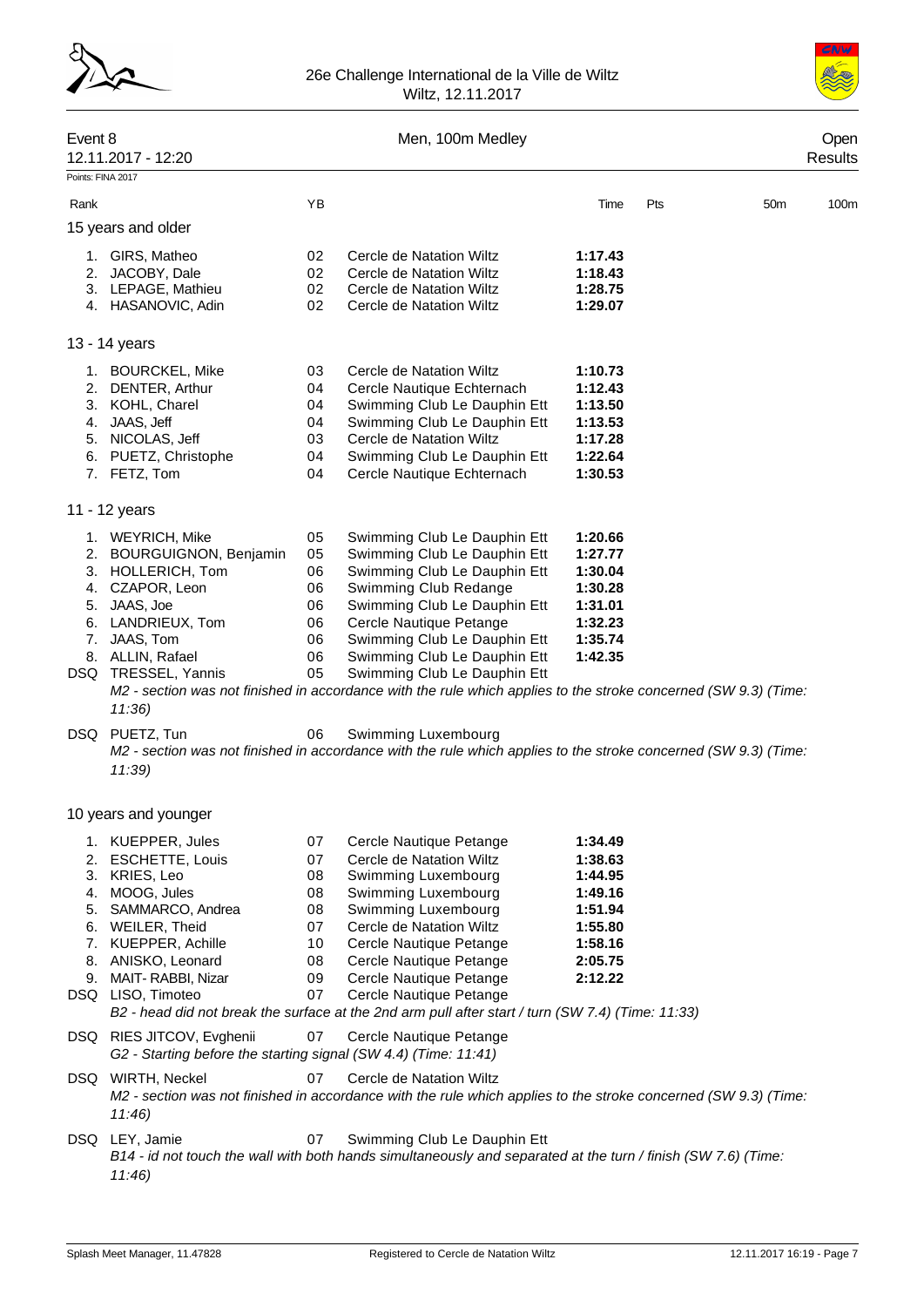



|                   | Event 8, Boys, 100m Medley, 10 years and younger                                                                                             |    |                              |         |                 |                  |
|-------------------|----------------------------------------------------------------------------------------------------------------------------------------------|----|------------------------------|---------|-----------------|------------------|
| Rank              | YB                                                                                                                                           |    | Time                         | Pts     | 50 <sub>m</sub> | 100 <sub>m</sub> |
| DSQ.              | 10<br>MOOG, Paul<br>M2 - section was not finished in accordance with the rule which applies to the stroke concerned (SW 9.3) (Time:<br>11:39 |    | Swimming Luxembourg          |         |                 |                  |
| Event 11          | 12.11.2017 - 14:00                                                                                                                           |    | Women, 50m Backstroke        |         |                 | Open<br>Results  |
| Points: FINA 2017 |                                                                                                                                              |    |                              |         |                 |                  |
| Rank              |                                                                                                                                              | YB |                              | Time    | Pts             |                  |
|                   | 15 years and older                                                                                                                           |    |                              |         |                 |                  |
|                   | 1. FETZ, Melanie                                                                                                                             | 01 | Cercle Nautique Echternach   | 35.12   |                 |                  |
|                   | 2. HASANOVIC, Mubera                                                                                                                         | 02 | Cercle de Natation Wiltz     | 35.23   |                 |                  |
|                   | 3. TER HEEGDE, Lisa                                                                                                                          | 02 | Cercle Nautique Echternach   | 38.77   |                 |                  |
|                   | 4. AMORIM GONCALVES, Silvia                                                                                                                  | 98 | Cercle de Natation Wiltz     | 40.00   |                 |                  |
|                   | 5. RASTEIRO AMORIM, Ines                                                                                                                     | 01 | Cercle de Natation Wiltz     | 46.16   |                 |                  |
|                   | 13 - 14 years                                                                                                                                |    |                              |         |                 |                  |
|                   | 1. GLODT, Chiara                                                                                                                             | 04 | Swimming Club Redange        | 37.47   |                 |                  |
|                   | 2. ELCHEROTH, Milly                                                                                                                          | 03 | Swimming Club Redange        | 37.83   |                 |                  |
|                   | 3. JEITZ-WAMPACH, Mia                                                                                                                        | 04 | Cercle Nautique Echternach   | 41.07   |                 |                  |
|                   | 4. PINTO TEIXEIRA, Martha                                                                                                                    | 04 | Cercle de Natation Wiltz     | 46.17   |                 |                  |
|                   | 11 - 12 years                                                                                                                                |    |                              |         |                 |                  |
|                   | 1. DEVISCOUR, Sarah                                                                                                                          | 05 | Cercle Nautique Echternach   | 39.70   |                 |                  |
|                   | 2. BAYANAA, Michele                                                                                                                          | 06 | Swimming Luxembourg          | 39.81   |                 |                  |
|                   | 3. LURKIN, Mathilde                                                                                                                          | 06 | Swimming Luxembourg          | 40.80   |                 |                  |
|                   | 4. TEIXEIRA FERREIRA, Soraia                                                                                                                 | 06 | Cercle Nautique Petange      | 55.61   |                 |                  |
|                   | DSQ WARZEE, Melinda                                                                                                                          | 06 | Cercle Nautique Petange      |         |                 |                  |
|                   | D6 - turn not executed in accordance with the rules (SW 6.5) (Time: 14:08)                                                                   |    |                              |         |                 |                  |
|                   | 10 years and younger                                                                                                                         |    |                              |         |                 |                  |
|                   | 1. HRIC, Nina                                                                                                                                | 08 | Swimming Luxembourg          | 41.75   |                 |                  |
|                   | 2. BLESES, Joyce                                                                                                                             | 08 | Swimming Club Le Dauphin Ett | 43.42   |                 |                  |
|                   | 3. BARBEY, Sarah                                                                                                                             | 07 | Swimming Club Le Dauphin Ett | 43.94   |                 |                  |
| 4.                | JOMINET, Sam                                                                                                                                 | 07 | Swimming Luxembourg          | 44.91   |                 |                  |
| 5.                | <b>BOUWMEISTER, Philine</b>                                                                                                                  | 07 | Swimming Luxembourg          | 50.68   |                 |                  |
| 6.                | HANNEN, Jana                                                                                                                                 | 07 | Cercle de Natation Wiltz     | 56.68   |                 |                  |
| 7.                | OLINGER, Lilli                                                                                                                               | 09 | Cercle de Natation Wiltz     | 1:00.28 |                 |                  |
| 8.                | FERREIRA ANAU, Margerida                                                                                                                     | 08 | Cercle de Natation Wiltz     | 1:03.38 |                 |                  |
| 9.                | THILL, Shana                                                                                                                                 | 10 | Cercle Nautique Petange      | 1:05.80 |                 |                  |
|                   | DSQ AVEZ, Paule Audrey                                                                                                                       | 08 | Cercle Nautique Petange      |         |                 |                  |
|                   | D6 - turn not executed in accordance with the rules (SW 6.5) (Time: 14:07)                                                                   |    |                              |         |                 |                  |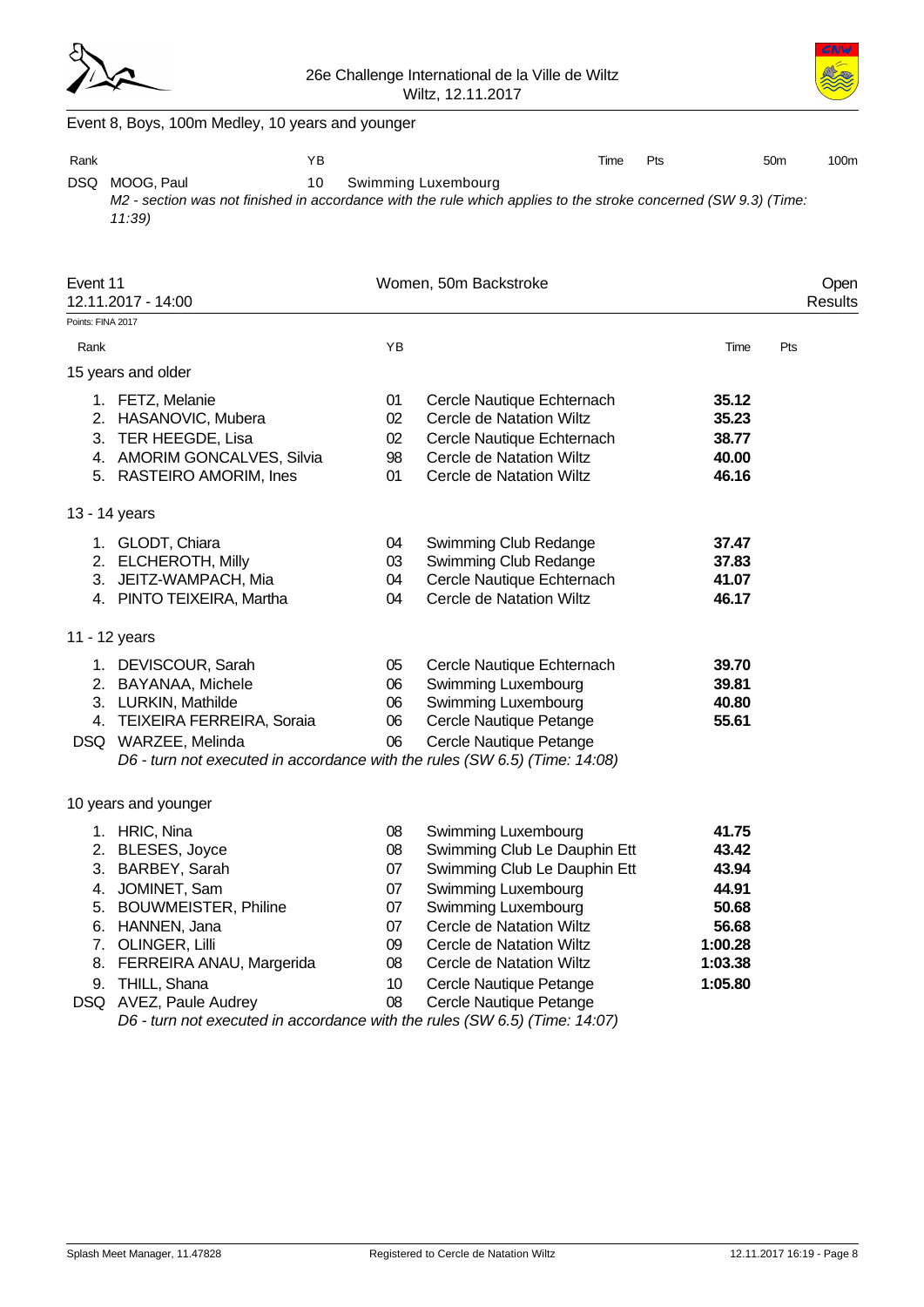



| Event 12          | 12.11.2017 - 14:10                                                                         |                 | Men, 50m Backstroke                                  |                | Open<br>Results |
|-------------------|--------------------------------------------------------------------------------------------|-----------------|------------------------------------------------------|----------------|-----------------|
| Points: FINA 2017 |                                                                                            |                 |                                                      |                |                 |
| Rank              |                                                                                            | YB              |                                                      | Time           | Pts             |
|                   | 15 years and older                                                                         |                 |                                                      |                |                 |
|                   |                                                                                            |                 |                                                      |                |                 |
|                   | 1. MEYER, Joel<br>2. GIRS, Matheo                                                          | 00<br>02        | Cercle de Natation Wiltz<br>Cercle de Natation Wiltz | 31.73<br>35.46 |                 |
|                   |                                                                                            |                 |                                                      |                |                 |
|                   | 13 - 14 years                                                                              |                 |                                                      |                |                 |
|                   | 1. BOURCKEL, Mike                                                                          | 03              | Cercle de Natation Wiltz                             | 31.72          |                 |
|                   | 2. DENTER, Arthur                                                                          | 04              | Cercle Nautique Echternach                           | 33.01          |                 |
|                   | 3. JAAS, Jeff                                                                              | 04              | Swimming Club Le Dauphin Ett                         | 34.49          |                 |
|                   | 4. FETZ, Tom                                                                               | 04              | Cercle Nautique Echternach                           | 40.10          |                 |
|                   | 11 - 12 years                                                                              |                 |                                                      |                |                 |
|                   | 1. WEYRICH, Mike                                                                           | 05              | Swimming Club Le Dauphin Ett                         | 36.99          |                 |
|                   | 2. RIKKERT, Thijmen                                                                        | 06              | Swimming Luxembourg                                  | 38.03          |                 |
|                   | 3. HOLLERICH, Tom                                                                          | 06              | Swimming Club Le Dauphin Ett                         | 39.24          |                 |
|                   | 4. ALLIN, Rafael                                                                           | 06              | Swimming Club Le Dauphin Ett                         | 45.16          |                 |
|                   | 5. MILANOVSKI, Stefan                                                                      | 06              | Swimming Luxembourg                                  | 47.94          |                 |
|                   | DSQ PEUSCH, Kevin                                                                          | 06              | Swimming Luxembourg                                  |                |                 |
|                   | 10 years and younger                                                                       |                 |                                                      |                |                 |
|                   | 1. DUSEMON, Paul                                                                           | 07              | Swimming Luxembourg                                  | 45.21          |                 |
|                   | 2. THILL, Louis                                                                            | 07              | Swimming Luxembourg                                  | 45.26          |                 |
|                   | 3. LEY, Jamie                                                                              | 07              | Swimming Club Le Dauphin Ett                         | 45.79          |                 |
|                   | 4. GONZALEZ PEREZ, Rodrigo                                                                 | 07              | Swimming Luxembourg                                  | 48.58          |                 |
|                   | 5. SCHARF, Herman                                                                          | 07              | Swimming Luxembourg                                  | 48.98          |                 |
|                   | 6. SCHAEFFER, Dean                                                                         | 08              | Cercle de Natation Wiltz                             | 49.41          |                 |
|                   | 7. PASSER, Daniel                                                                          | 07              | Swimming Luxembourg                                  | 49.71          |                 |
|                   | 8. VIGUIER, Evan                                                                           | 08              | Swimming Luxembourg                                  | 50.22          |                 |
|                   | 9. RIES JITCOV, Evghenii                                                                   | 07              | Cercle Nautique Petange                              | 50.80          |                 |
|                   | 10. KUEPPER, Achille                                                                       | 10 <sup>°</sup> | Cercle Nautique Petange                              | 52.57<br>52.63 |                 |
|                   | 11. MUSY, Sacha<br>12. LEONARD, Lou                                                        | 07<br>07        | Swimming Luxembourg<br>Swimming Luxembourg           | 54.65          |                 |
|                   | 13. MELOUANE AMAHZOUNE, Adam                                                               | 08              | Cercle de Natation Wiltz                             | 55.24          |                 |
|                   | 14. ANISKO, Leonard                                                                        | 08              | Cercle Nautique Petange                              | 57.61          |                 |
|                   | 15. EVEN, Renaud                                                                           | 07              | Cercle de Natation Wiltz                             | 58.70          |                 |
|                   | 16. MAIT-RABBI, Nizar                                                                      | 09              | Cercle Nautique Petange                              | 58.84          |                 |
|                   | 17. SCHAEFFER, Jack                                                                        | 10              | Cercle de Natation Wiltz                             | 1:07.43        |                 |
|                   | 18. SAOUDAOUI, Akram                                                                       | 09              | Cercle Nautique Petange                              | 1:09.10        |                 |
|                   | DSQ BAGZE TCHUINDJANG, Joseph                                                              | 08              | Cercle Nautique Petange                              |                |                 |
|                   | D8 - upon the finish the swimmer did not touch the wall on the back (SW 6.6) (Time: 14:22) |                 |                                                      |                |                 |
|                   | DSQ SZYBOWSKI, Jakub                                                                       | 07              | Cercle Nautique Petange                              |                |                 |
|                   | D6 - turn not executed in accordance with the rules (SW 6.5) (Time: 14:23)                 |                 |                                                      |                |                 |
|                   | DSQ VISSER, Mats                                                                           | 08              | Swimming Club Le Dauphin Ett                         |                |                 |
|                   | G1 - behaviour at the start not in accordance with the rules (SW 4) (Time: 14:16)          |                 |                                                      |                |                 |
|                   | DSQ WEYLAND, Philippe                                                                      | 07              | Swimming Luxembourg                                  |                |                 |

*D8 - upon the finish the swimmer did not touch the wall on the back (SW 6.6) (Time: 14:23)*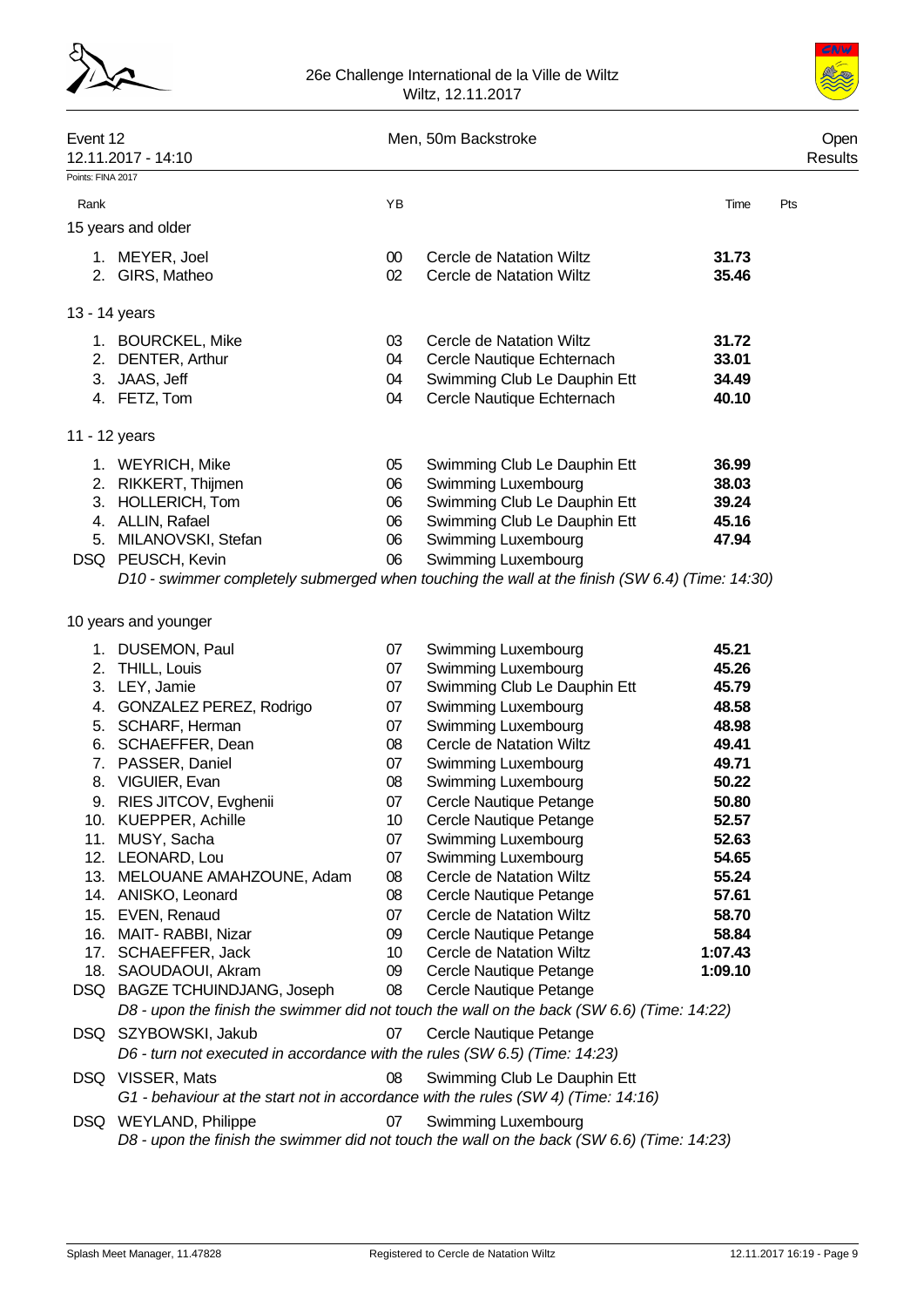



| Event 13<br>12.11.2017 - 14:20                                                                                                                                            |                                              | Women, 100m Breaststroke                                                                                                                                                                                   | <b>Results</b>                                                                       | Open |                 |      |
|---------------------------------------------------------------------------------------------------------------------------------------------------------------------------|----------------------------------------------|------------------------------------------------------------------------------------------------------------------------------------------------------------------------------------------------------------|--------------------------------------------------------------------------------------|------|-----------------|------|
| Points: FINA 2017                                                                                                                                                         |                                              |                                                                                                                                                                                                            |                                                                                      |      |                 |      |
| Rank                                                                                                                                                                      | YB                                           |                                                                                                                                                                                                            | Time                                                                                 | Pts  | 50 <sub>m</sub> | 100m |
| 15 years and older                                                                                                                                                        |                                              |                                                                                                                                                                                                            |                                                                                      |      |                 |      |
| 1. GLODT, Kelly<br>HASANOVIC, Dzana<br>2.<br>3.<br>AMAR, Lily<br>THEIS, Lisi<br>4.<br>5. FERREIRA ANAU, Filipa                                                            | 02<br>02<br>00<br>01<br>02                   | Swimming Club Redange<br>Cercle de Natation Wiltz<br>Cercle de Natation Wiltz<br>Cercle de Natation Wiltz<br>Cercle de Natation Wiltz                                                                      | 1:22.61<br>1:34.10<br>1:41.48<br>1:49.09<br>2:05.44                                  |      |                 |      |
| 13 - 14 years                                                                                                                                                             |                                              |                                                                                                                                                                                                            |                                                                                      |      |                 |      |
| 1. HANNEN, Jil                                                                                                                                                            | 03                                           | Cercle de Natation Wiltz                                                                                                                                                                                   | 1:48.44                                                                              |      |                 |      |
| 11 - 12 years                                                                                                                                                             |                                              |                                                                                                                                                                                                            |                                                                                      |      |                 |      |
| 1. BORDONARO, Madeleine<br>2. LURKIN, Mathilde<br>3. BAYANAA, Michele<br>OLINGER, Tina<br>4.<br>5. THILL, Angie<br>6. BLODEN, Lola                                        | 06<br>06<br>06<br>06<br>06<br>05             | Cercle Nautique Petange<br>Swimming Luxembourg<br>Swimming Luxembourg<br>Cercle de Natation Wiltz<br>Cercle Nautique Petange<br>Cercle de Natation Wiltz                                                   | 1:26.66<br>1:34.09<br>1:37.53<br>1:48.66<br>1:52.77<br>1:59.25                       |      |                 |      |
| 10 years and younger                                                                                                                                                      |                                              |                                                                                                                                                                                                            |                                                                                      |      |                 |      |
| 1. HAN, Mengjia<br>2. ALLAR, Maud<br>3. JOMINET, Sam<br><b>BOUWMEISTER, Philine</b><br>4.<br>5. KOENIG, Aurelie<br>6. CONTER, Anja<br>7. ALBERS, Emely<br>8. HANNEN, Jana | 07<br>08<br>07<br>07<br>07<br>07<br>08<br>07 | Swimming Luxembourg<br>Cercle Nautique Petange<br>Swimming Luxembourg<br>Swimming Luxembourg<br>Swimming Club Redange<br>Swimming Club Redange<br>Swimming Club Le Dauphin Ett<br>Cercle de Natation Wiltz | 1:29.30<br>1:47.31<br>1:48.89<br>1:50.50<br>1:52.05<br>1:52.26<br>2:10.42<br>2:18.08 |      |                 |      |
| FERREIRA ANAU, Margerida<br>DSQ                                                                                                                                           | 08                                           | Cercle de Natation Wiltz                                                                                                                                                                                   |                                                                                      |      |                 |      |

*B11 - movements of the legs not simultaneous, not on the same horizontal plane or alternating (SW 7.4) (Time: 14:34)*

| Event 14             | 12.11.2017 - 14:35                                                   |                      | Men, 100m Breaststroke                                                                                       |                                          |     |                 | <b>Open</b><br><b>Results</b> |
|----------------------|----------------------------------------------------------------------|----------------------|--------------------------------------------------------------------------------------------------------------|------------------------------------------|-----|-----------------|-------------------------------|
|                      | Points: FINA 2017                                                    |                      |                                                                                                              |                                          |     |                 |                               |
| Rank                 |                                                                      | YB.                  |                                                                                                              | Time                                     | Pts | 50 <sub>m</sub> | 100m                          |
|                      | 15 years and older                                                   |                      |                                                                                                              |                                          |     |                 |                               |
| 1.<br>2.<br>3.<br>4. | CIRELLI, Marco<br>JACOBY, Dale<br>LEPAGE, Mathieu<br>HASANOVIC, Adin | 02<br>02<br>02<br>02 | Cercle de Natation Wiltz<br>Cercle de Natation Wiltz<br>Cercle de Natation Wiltz<br>Cercle de Natation Wiltz | 1:21.22<br>1:28.37<br>1:39.56<br>1:40.81 |     |                 |                               |
|                      | 13 - 14 years                                                        |                      |                                                                                                              |                                          |     |                 |                               |
| 1.<br>2.             | NICOLAS, Jeff<br>PUETZ, Christophe                                   | 03<br>04             | Cercle de Natation Wiltz<br>Swimming Club Le Dauphin Ett                                                     | 1:28.68<br>1:30.42                       |     |                 |                               |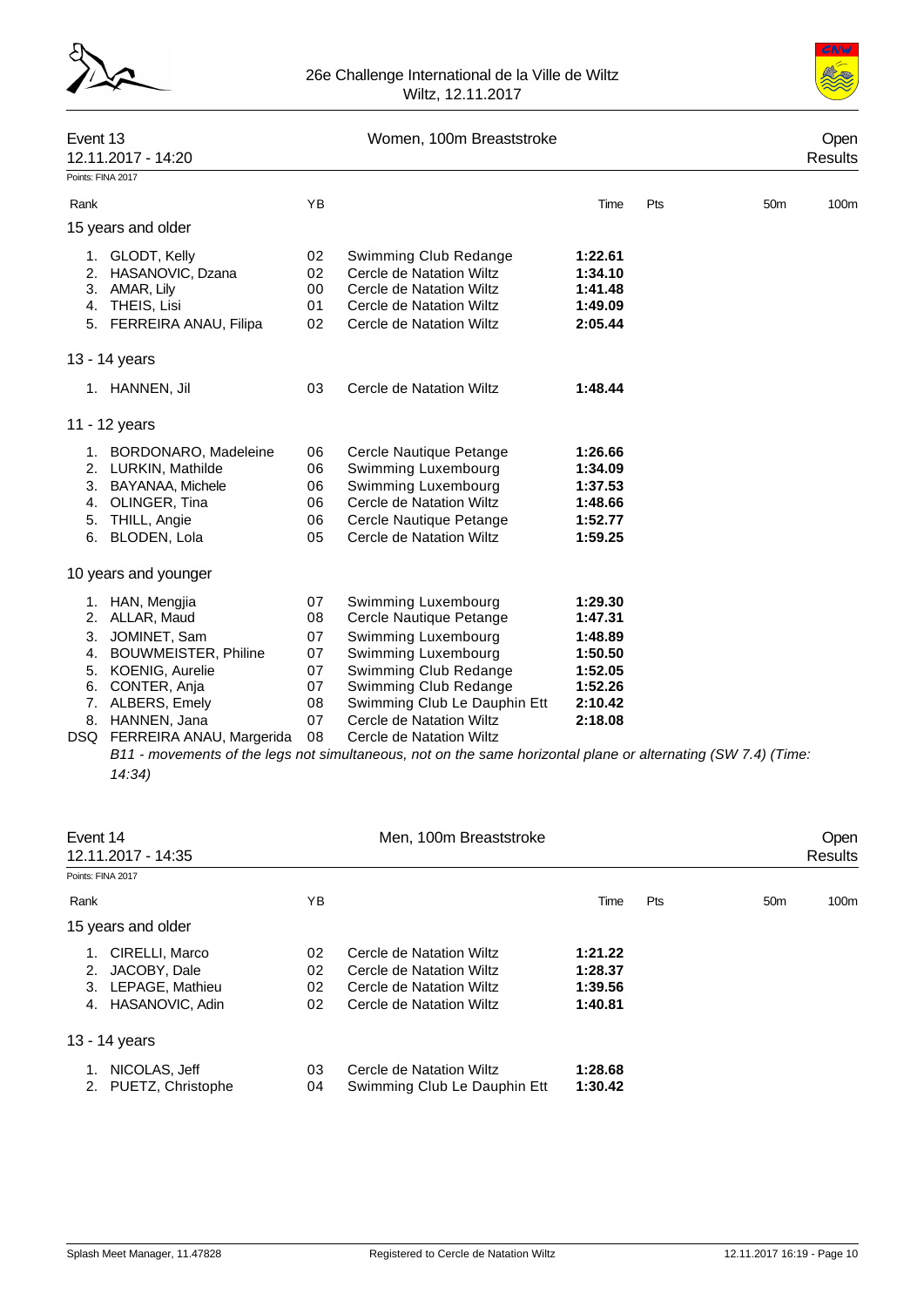



### Event 14, Men, 100m Breaststroke

# 11 - 12 years

| 1. BOURGUIGNON, Benjamin | 05 | Swimming Club Le Dauphin Ett                                                                                    | 1:33.07 |
|--------------------------|----|-----------------------------------------------------------------------------------------------------------------|---------|
| 2. RIKKERT, Thijmen      | 06 | Swimming Luxembourg                                                                                             | 1:35.60 |
| 3. LANDRIEUX, Tom        | 06 | Cercle Nautique Petange                                                                                         | 1:39.81 |
| 4. MOOG, Mathis          | 06 | Swimming Luxembourg                                                                                             | 1:41.14 |
| 5. JAAS, Joe             | 06 | Swimming Club Le Dauphin Ett                                                                                    | 1:46.83 |
| 6. JAAS, Tom             | 06 | Swimming Club Le Dauphin Ett                                                                                    | 1:48.74 |
| 7. TRESSEL, Yannis       | 05 | Swimming Club Le Dauphin Ett                                                                                    | 1:55.41 |
| DSQ MILANOVSKI, Stefan   | 06 | Swimming Luxembourg                                                                                             |         |
|                          |    | $D2 -$ begal did not begal the august as at the Onal sense will after atout $/$ turn $/$ CIA/ $7$ A) $/$ Times: |         |

*B2 - head did not break the surface at the 2nd arm pull after start / turn (SW 7.4) (Time: 14:49)*

# 10 years and younger

|      | 1. DUSEMON, Paul                                                              | 07 | Swimming Luxembourg      | 1:48.87 |
|------|-------------------------------------------------------------------------------|----|--------------------------|---------|
|      | 2. KUEPPER, Jules                                                             | 07 | Cercle Nautique Petange  | 1:54.95 |
|      | 3. BECIROVIC, Benjamin                                                        | 07 | Swimming Club Redange    | 1:55.72 |
|      | 4. ESCHETTE, Louis                                                            | 07 | Cercle de Natation Wiltz | 2:00.35 |
|      | 5. WIRTH, Neckel                                                              | 07 | Cercle de Natation Wiltz | 2:03.06 |
|      | 6. EVEN, Renaud                                                               | 07 | Cercle de Natation Wiltz | 2:07.96 |
|      | 7. VIGUIER, Evan                                                              | 08 | Swimming Luxembourg      | 2:08.26 |
|      | 8. SCHAEFFER, Jack                                                            | 10 | Cercle de Natation Wiltz | 2:24.24 |
|      | 9. WEILER, Theid                                                              | 07 | Cercle de Natation Wiltz | 2:26.69 |
| DSQ. | THILL, Louis                                                                  | 07 | Swimming Luxembourg      |         |
|      | $C2$ Starting before the eterting eigenal $(911/4.4)$ $(T_{\rm im}$ $(14.40)$ |    |                          |         |

*G2 - Starting before the starting signal (SW 4.4) (Time: 14:49)*

| Event 15          | 12.11.2017 - 15:05                                                                                                                                                                    |                                                  | Women, 50m Butterfly                                                                                                                                                                                                          |                                                                      | Open<br><b>Results</b> |
|-------------------|---------------------------------------------------------------------------------------------------------------------------------------------------------------------------------------|--------------------------------------------------|-------------------------------------------------------------------------------------------------------------------------------------------------------------------------------------------------------------------------------|----------------------------------------------------------------------|------------------------|
| Points: FINA 2017 |                                                                                                                                                                                       |                                                  |                                                                                                                                                                                                                               |                                                                      |                        |
| Rank              |                                                                                                                                                                                       | YB                                               |                                                                                                                                                                                                                               | Time                                                                 | Pts                    |
|                   | 15 years and older                                                                                                                                                                    |                                                  |                                                                                                                                                                                                                               |                                                                      |                        |
|                   | 1. GLODT, Kelly<br>2. FETZ, Melanie<br>3. AMORIM GONCALVES, Silvia<br>4. HASANOVIC, Mubera<br>5. TER HEEGDE, Lisa<br>6. AMAR, Lily<br>7. HASANOVIC, Dzana<br>8. RASTEIRO AMORIM, Ines | 02<br>01<br>98<br>02<br>02<br>$00\,$<br>02<br>01 | Swimming Club Redange<br>Cercle Nautique Echternach<br>Cercle de Natation Wiltz<br>Cercle de Natation Wiltz<br>Cercle Nautique Echternach<br>Cercle de Natation Wiltz<br>Cercle de Natation Wiltz<br>Cercle de Natation Wiltz | 34.21<br>37.68<br>38.53<br>38.80<br>39.66<br>41.74<br>43.79<br>45.88 |                        |
|                   | 9. THEIS, Lisi                                                                                                                                                                        | 01                                               | Cercle de Natation Wiltz                                                                                                                                                                                                      | 46.53                                                                |                        |
|                   | 13 - 14 years                                                                                                                                                                         |                                                  |                                                                                                                                                                                                                               |                                                                      |                        |
| 3.                | 1. ELCHEROTH, Milly<br>2. HANNEN, Jil<br>GLODT, Chiara<br>4. PINTO TEIXEIRA, Martha<br>5. JEITZ-WAMPACH, Mia                                                                          | 03<br>03<br>04<br>04<br>04                       | Swimming Club Redange<br>Cercle de Natation Wiltz<br>Swimming Club Redange<br>Cercle de Natation Wiltz<br>Cercle Nautique Echternach                                                                                          | 37.62<br>39.05<br>39.68<br>40.36<br>43.72                            |                        |
|                   | 11 - 12 years                                                                                                                                                                         |                                                  |                                                                                                                                                                                                                               |                                                                      |                        |
| 3.<br>4.          | 1. BAYANAA, Michele<br>2. DEVISCOUR, Sarah<br>NOTHUM, Gwen<br>OLINGER, Tina<br>5. LURKIN, Mathilde<br>6. BLODEN, Lola<br>7. TEIXEIRA FERREIRA, Soraia                                 | 06<br>05<br>06<br>06<br>06<br>05<br>06           | Swimming Luxembourg<br>Cercle Nautique Echternach<br>Swimming Club Redange<br>Cercle de Natation Wiltz<br>Swimming Luxembourg<br>Cercle de Natation Wiltz<br>Cercle Nautique Petange                                          | 38.55<br>39.36<br>43.55<br>43.68<br>43.78<br>47.42<br>58.93          |                        |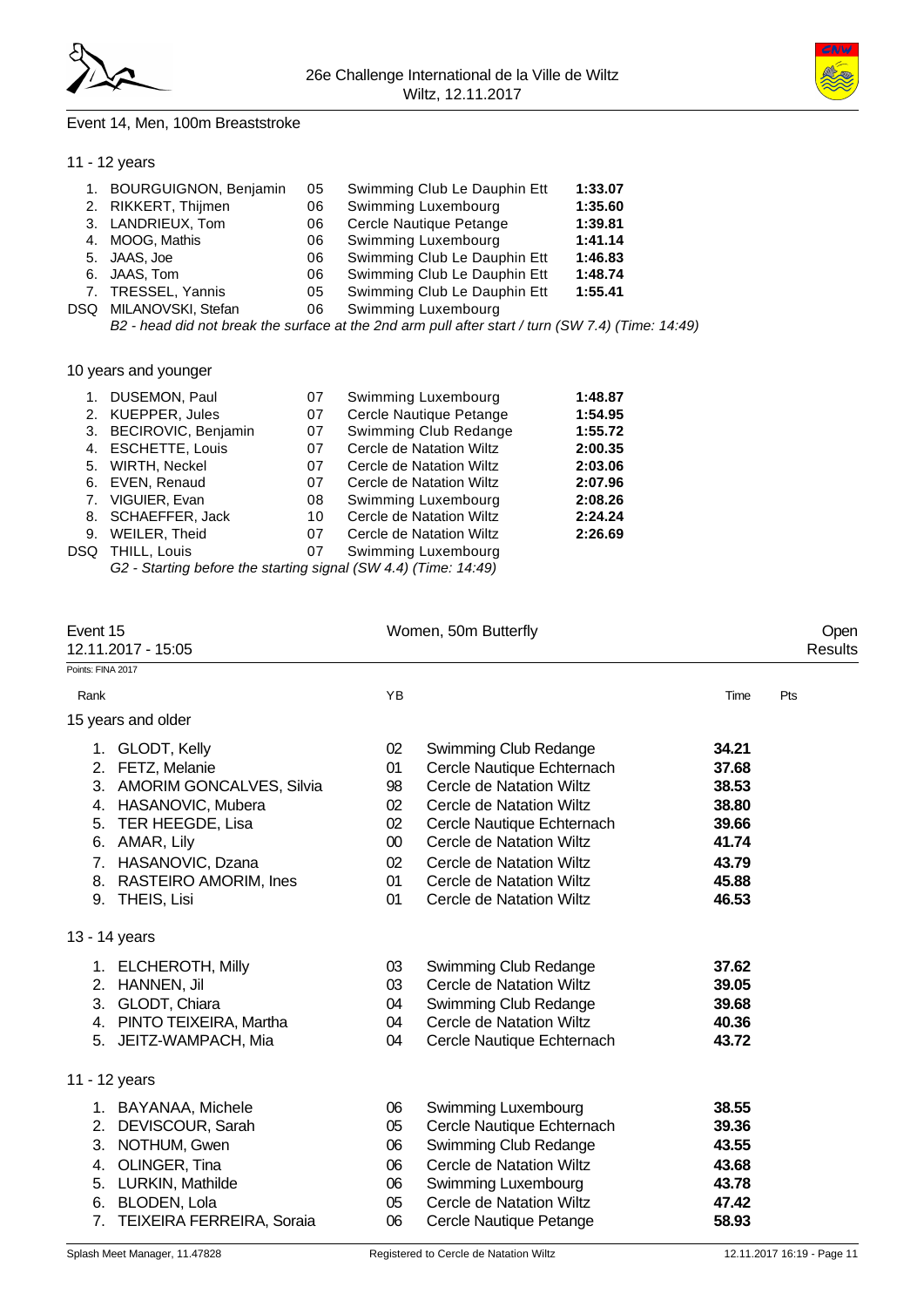## Event 15, Women, 50m Butterfly

10 years and younger

| 1. HAN, Mengjia         | 07 | <b>Swimming Luxembourg</b>   | 36.43 |
|-------------------------|----|------------------------------|-------|
| 2. HRIC, Nina           | 08 | <b>Swimming Luxembourg</b>   | 42.12 |
| 3. BLESES, Joyce        | 08 | Swimming Club Le Dauphin Ett | 48.25 |
| 4. BOUWMEISTER, Philine | 07 | Swimming Luxembourg          | 48.55 |
| 5. BARBEY, Sarah        | 07 | Swimming Club Le Dauphin Ett | 49.13 |
| 6. ELCHEROTH, Niki      | 07 | <b>Swimming Club Redange</b> | 51.48 |
| 7. CONTER, Anja         | 07 | <b>Swimming Club Redange</b> | 53.74 |

| Event 16<br>Points: FINA 2017 | 12.11.2017 - 15:15         |        | Men, 50m Butterfly                                                                                            |       | Open<br>Results |
|-------------------------------|----------------------------|--------|---------------------------------------------------------------------------------------------------------------|-------|-----------------|
|                               |                            |        |                                                                                                               |       |                 |
| Rank                          |                            | ΥB     |                                                                                                               | Time  | Pts             |
|                               | 15 years and older         |        |                                                                                                               |       |                 |
|                               | 1. MEYER, Joel             | $00\,$ | Cercle de Natation Wiltz                                                                                      | 29.49 |                 |
|                               | 2. CIRELLI, Marco          | 02     | Cercle de Natation Wiltz                                                                                      | 30.83 |                 |
|                               | 3. JACOBY, Dale            | 02     | Cercle de Natation Wiltz                                                                                      | 37.87 |                 |
|                               | 4. GIRS, Matheo            | 02     | Cercle de Natation Wiltz                                                                                      | 39.18 |                 |
|                               | 5. LEPAGE, Mathieu         | 02     | Cercle de Natation Wiltz                                                                                      | 39.89 |                 |
|                               | 6. HASANOVIC, Adin         | 02     | Cercle de Natation Wiltz                                                                                      | 40.62 |                 |
|                               | 13 - 14 years              |        |                                                                                                               |       |                 |
|                               | 1. BOURCKEL, Mike          | 03     | Cercle de Natation Wiltz                                                                                      | 31.28 |                 |
|                               | 2. DENTER, Arthur          | 04     | Cercle Nautique Echternach                                                                                    | 33.10 |                 |
|                               | 3. KOHL, Charel            | 04     | Swimming Club Le Dauphin Ett                                                                                  | 33.31 |                 |
|                               | 4. FETZ, Tom               | 04     | Cercle Nautique Echternach                                                                                    | 41.79 |                 |
|                               | DSQ NICOLAS, Jeff          | 03     | Cercle de Natation Wiltz                                                                                      |       |                 |
|                               | 15:28                      |        | P5 - did not touch the wall with both hands simultaneously and separated at the turn / finish (SW 8.4) (Time: |       |                 |
|                               | 11 - 12 years              |        |                                                                                                               |       |                 |
|                               | 1. RIKKERT, Thijmen        | 06     | Swimming Luxembourg                                                                                           | 36.69 |                 |
|                               | 2. WEYRICH, Mike           | 05     | Swimming Club Le Dauphin Ett                                                                                  | 37.01 |                 |
|                               | 3. PEUSCH, Kevin           | 06     | Swimming Luxembourg                                                                                           | 37.68 |                 |
|                               | 4. MOOG, Mathis            | 06     | Swimming Luxembourg                                                                                           | 42.39 |                 |
|                               | 5. CZAPOR, Leon            | 06     | Swimming Club Redange                                                                                         | 44.55 |                 |
|                               | 6. HOLLERICH, Tom          | 06     | Swimming Club Le Dauphin Ett                                                                                  | 45.27 |                 |
|                               | 7. MILANOVSKI, Stefan      | 06     | Swimming Luxembourg                                                                                           | 50.74 |                 |
|                               | 10 years and younger       |        |                                                                                                               |       |                 |
|                               | 1. THILL, Louis            | 07     | Swimming Luxembourg                                                                                           | 40.52 |                 |
|                               | 2. ESCHETTE, Louis         | 07     | Cercle de Natation Wiltz                                                                                      | 45.98 |                 |
|                               | 3. WEILER, Theid           | 07     | Cercle de Natation Wiltz                                                                                      | 50.61 |                 |
|                               | 4. WIRTH, Neckel           | 07     | Cercle de Natation Wiltz                                                                                      | 51.89 |                 |
|                               | 5. LISO, Timoteo           | 07     | Cercle Nautique Petange                                                                                       | 53.28 |                 |
|                               | 6. SZYBOWSKI, Jakub        | 07     | Cercle Nautique Petange                                                                                       | 53.47 |                 |
|                               | 7. GONZALEZ PEREZ, Rodrigo | 07     | Swimming Luxembourg                                                                                           | 57.31 |                 |
|                               | DSQ SCHARF, Herman         | 07     | Swimming Luxembourg                                                                                           |       |                 |

*P2 - did not bring both arms forward simultaneously over water or did not bring both arms backward simultaneously under water through-out the race, according to SW 8.5 (SW 8.2) (Time: 15:24)*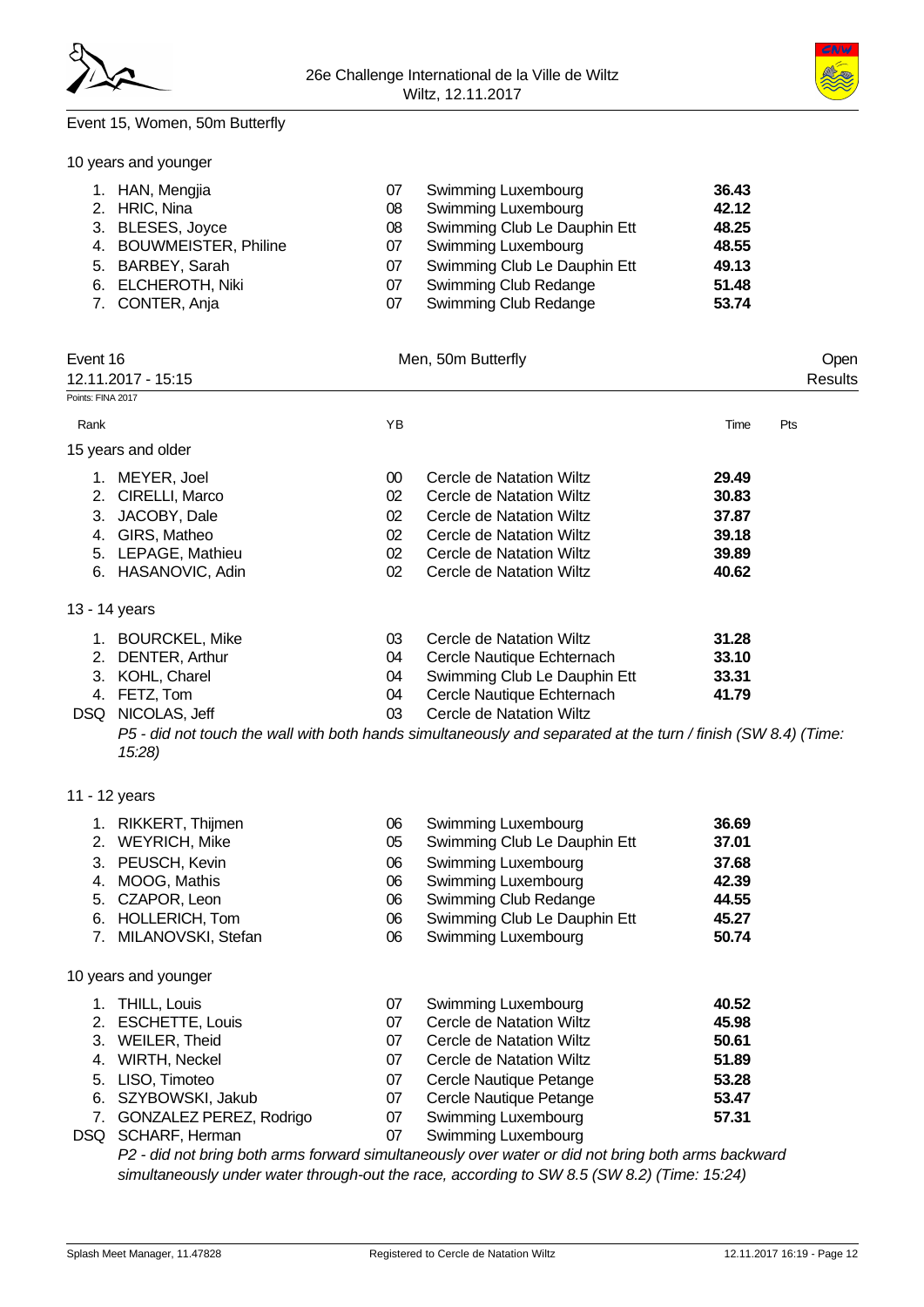



#### Event 17 Communication of the UV Women, 100m Freestyle Communication of the Open

|                             | 12.11.2017 - 15:25                                                                                                                                                                                                                   |                                                                |                                                                                                                                                                                                                                                                                                        |                                                                                                                       |     |     | Results          |
|-----------------------------|--------------------------------------------------------------------------------------------------------------------------------------------------------------------------------------------------------------------------------------|----------------------------------------------------------------|--------------------------------------------------------------------------------------------------------------------------------------------------------------------------------------------------------------------------------------------------------------------------------------------------------|-----------------------------------------------------------------------------------------------------------------------|-----|-----|------------------|
|                             | Points: FINA 2017                                                                                                                                                                                                                    |                                                                |                                                                                                                                                                                                                                                                                                        |                                                                                                                       |     |     |                  |
| Rank                        |                                                                                                                                                                                                                                      | YB                                                             |                                                                                                                                                                                                                                                                                                        | Time                                                                                                                  | Pts | 50m | 100 <sub>m</sub> |
|                             | 15 years and older                                                                                                                                                                                                                   |                                                                |                                                                                                                                                                                                                                                                                                        |                                                                                                                       |     |     |                  |
|                             | 1. GLODT, Kelly<br>2. FETZ, Melanie<br>3. HASANOVIC, Mubera<br>4. TER HEEGDE, Lisa<br>5. AMORIM GONCALVES, Silvia<br>6. AMAR, Lily<br>7. HASANOVIC, Dzana<br>8. FERREIRA ANAU, Filipa<br>9. THEIS, Lisi<br>10. RASTEIRO AMORIM, Ines | 02<br>01<br>02<br>02<br>98<br>00<br>02<br>02<br>01<br>01       | Swimming Club Redange<br>Cercle Nautique Echternach<br>Cercle de Natation Wiltz<br>Cercle Nautique Echternach<br>Cercle de Natation Wiltz<br>Cercle de Natation Wiltz<br>Cercle de Natation Wiltz<br>Cercle de Natation Wiltz<br>Cercle de Natation Wiltz<br>Cercle de Natation Wiltz                  | 1:06.76<br>1:10.78<br>1:12.63<br>1:12.98<br>1:18.45<br>1:18.56<br>1:22.43<br>1:23.17<br>1:27.75<br>1:29.11            |     |     |                  |
|                             | 13 - 14 years                                                                                                                                                                                                                        |                                                                |                                                                                                                                                                                                                                                                                                        |                                                                                                                       |     |     |                  |
|                             | 1. ELCHEROTH, Milly<br>2. GLODT, Chiara<br>3. HANNEN, Jil<br>4. PINTO TEIXEIRA, Martha<br>5. JEITZ-WAMPACH, Mia                                                                                                                      | 03<br>04<br>03<br>04<br>04                                     | Swimming Club Redange<br>Swimming Club Redange<br>Cercle de Natation Wiltz<br>Cercle de Natation Wiltz<br>Cercle Nautique Echternach                                                                                                                                                                   | 1:10.77<br>1:12.48<br>1:18.68<br>1:22.24<br>1:22.95                                                                   |     |     |                  |
|                             | 11 - 12 years                                                                                                                                                                                                                        |                                                                |                                                                                                                                                                                                                                                                                                        |                                                                                                                       |     |     |                  |
|                             | 1. BORDONARO, Madeleine<br>2. BAYANAA, Michele<br>3. DEVISCOUR, Sarah<br>4. LURKIN, Mathilde<br>5. NOTHUM, Gwen<br>6. OLINGER, Tina<br>7. BLODEN, Lola<br>8. THILL, Angie<br>9. WARZEE, Melinda                                      | 06<br>06<br>05<br>06<br>06<br>06<br>05<br>06<br>06             | Cercle Nautique Petange<br>Swimming Luxembourg<br>Cercle Nautique Echternach<br>Swimming Luxembourg<br>Swimming Club Redange<br>Cercle de Natation Wiltz<br>Cercle de Natation Wiltz<br>Cercle Nautique Petange<br>Cercle Nautique Petange                                                             | 1:10.85<br>1:14.16<br>1:15.40<br>1:18.05<br>1:22.22<br>1:23.05<br>1:24.73<br>1:26.44<br>1:44.14                       |     |     |                  |
|                             | 10 years and younger                                                                                                                                                                                                                 |                                                                |                                                                                                                                                                                                                                                                                                        |                                                                                                                       |     |     |                  |
| 5.<br>6.<br>7.<br>8.<br>11. | 1. HRIC, Nina<br>2. JOMINET, Sam<br>3. BLESES, Joyce<br>4. KOENIG, Aurelie<br>ALLAR, Maud<br><b>BOUWMEISTER, Philine</b><br>ELCHEROTH, Niki<br>BARBEY, Sarah<br>9. ALBERS, Emely<br>10. HANNEN, Jana<br>OLINGER, Lilli               | 08<br>07<br>08<br>07<br>08<br>07<br>07<br>07<br>08<br>07<br>09 | Swimming Luxembourg<br>Swimming Luxembourg<br>Swimming Club Le Dauphin Ett<br>Swimming Club Redange<br>Cercle Nautique Petange<br>Swimming Luxembourg<br>Swimming Club Redange<br>Swimming Club Le Dauphin Ett<br>Swimming Club Le Dauphin Ett<br>Cercle de Natation Wiltz<br>Cercle de Natation Wiltz | 1:21.24<br>1:23.83<br>1:23.84<br>1:24.03<br>1:28.00<br>1:29.96<br>1:29.97<br>1:30.67<br>1:50.61<br>1:56.90<br>2:00.25 |     |     |                  |

12. FERREIRA ANAU, Margerida 08 Cercle de Natation Wiltz **2:22.94**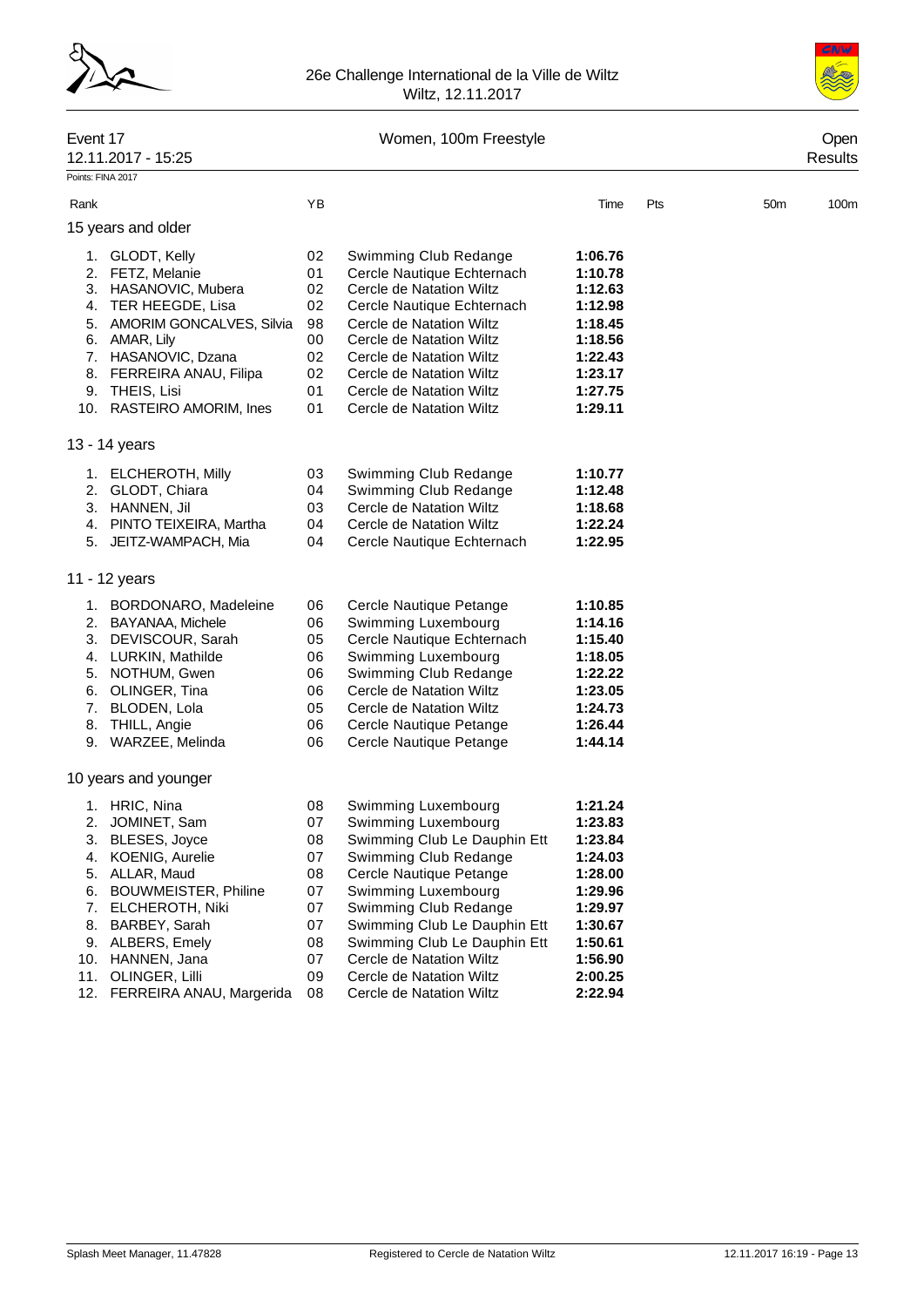



# Event 18 Men, 100m Freestyle Open

| EVUIL IO                           |    | <b>IVIBII, TUUTII FIBBSIYIB</b> |         |     |                 | Open    |
|------------------------------------|----|---------------------------------|---------|-----|-----------------|---------|
| 12.11.2017 - 15:45                 |    |                                 |         |     |                 | Results |
| Points: FINA 2017                  |    |                                 |         |     |                 |         |
| Rank                               | YB |                                 | Time    | Pts | 50 <sub>m</sub> | 100m    |
| 15 years and older                 |    |                                 |         |     |                 |         |
|                                    |    |                                 |         |     |                 |         |
| 1. MEYER, Joel                     | 00 | Cercle de Natation Wiltz        | 57.78   |     |                 |         |
| 2. CIRELLI, Marco                  | 02 | Cercle de Natation Wiltz        | 1:03.11 |     |                 |         |
| 3. GIRS, Matheo                    | 02 | Cercle de Natation Wiltz        | 1:10.01 |     |                 |         |
| 4. JACOBY, Dale                    | 02 | Cercle de Natation Wiltz        | 1:10.43 |     |                 |         |
| 5. HASANOVIC, Adin                 | 02 | Cercle de Natation Wiltz        | 1:13.94 |     |                 |         |
| 6. LEPAGE, Mathieu                 | 02 | Cercle de Natation Wiltz        | 1:14.12 |     |                 |         |
| 13 - 14 years                      |    |                                 |         |     |                 |         |
| 1. BOURCKEL, Mike                  | 03 | Cercle de Natation Wiltz        | 1:00.61 |     |                 |         |
| 2. DENTER, Arthur                  | 04 | Cercle Nautique Echternach      | 1:02.89 |     |                 |         |
| 3. JAAS, Jeff                      | 04 | Swimming Club Le Dauphin Ett    | 1:03.45 |     |                 |         |
| 4. NICOLAS, Jeff                   | 03 | Cercle de Natation Wiltz        | 1:04.10 |     |                 |         |
| 5. KOHL, Charel                    | 04 | Swimming Club Le Dauphin Ett    | 1:07.08 |     |                 |         |
| 6. PUETZ, Christophe               | 04 | Swimming Club Le Dauphin Ett    | 1:14.30 |     |                 |         |
| 7. FETZ, Tom                       | 04 | Cercle Nautique Echternach      | 1:20.18 |     |                 |         |
| 11 - 12 years                      |    |                                 |         |     |                 |         |
| 1. WEYRICH, Mike                   | 05 | Swimming Club Le Dauphin Ett    | 1:08.50 |     |                 |         |
| 2. PEUSCH, Kevin                   | 06 | Swimming Luxembourg             | 1:10.82 |     |                 |         |
| 3. RIKKERT, Thijmen                | 06 | Swimming Luxembourg             | 1:12.33 |     |                 |         |
| 4. MOOG, Mathis                    | 06 | Swimming Luxembourg             | 1:14.31 |     |                 |         |
| 5. HOLLERICH, Tom                  | 06 | Swimming Club Le Dauphin Ett    | 1:18.35 |     |                 |         |
| <b>BOURGUIGNON, Benjamin</b><br>6. | 05 | Swimming Club Le Dauphin Ett    | 1:19.62 |     |                 |         |
| 7. CZAPOR, Leon                    | 06 | Swimming Club Redange           | 1:20.80 |     |                 |         |
| 8. LANDRIEUX, Tom                  | 06 | Cercle Nautique Petange         | 1:21.86 |     |                 |         |
| 9. JAAS, Tom                       | 06 | Swimming Club Le Dauphin Ett    | 1:22.71 |     |                 |         |
| 10. JAAS, Joe                      | 06 | Swimming Club Le Dauphin Ett    | 1:24.37 |     |                 |         |
| 11. TRESSEL, Yannis                | 05 | Swimming Club Le Dauphin Ett    | 1:27.51 |     |                 |         |
| 12. MILANOVSKI, Stefan             | 06 | Swimming Luxembourg             | 1:28.26 |     |                 |         |
| 13. ALLIN, Rafael                  | 06 | Swimming Club Le Dauphin Ett    | 1:34.60 |     |                 |         |
| 10 years and younger               |    |                                 |         |     |                 |         |
| KUEPPER, Jules                     | 07 | Cercle Nautique Petange         | 1:20.10 |     |                 |         |
| 2.<br><b>ESCHETTE, Louis</b>       | 07 | Cercle de Natation Wiltz        | 1:22.88 |     |                 |         |
| 3. LEY, Jamie                      | 07 | Swimming Club Le Dauphin Ett    | 1:23.34 |     |                 |         |
| 4. THILL, Louis                    | 07 | Swimming Luxembourg             | 1:24.35 |     |                 |         |
| RIES JITCOV, Evghenii<br>5.        | 07 | Cercle Nautique Petange         | 1:25.45 |     |                 |         |
| VIGUIER, Evan<br>6.                | 08 | Swimming Luxembourg             | 1:26.53 |     |                 |         |
| <b>WEYLAND, Philippe</b><br>7.     | 07 | Swimming Luxembourg             | 1:28.53 |     |                 |         |
| GONZALEZ PEREZ, Rodrigo<br>8.      | 07 | Swimming Luxembourg             | 1:28.59 |     |                 |         |
| 9. DUSEMON, Paul                   | 07 | Swimming Luxembourg             | 1:28.81 |     |                 |         |
| 10. MUSY, Sacha                    | 07 | Swimming Luxembourg             | 1:34.30 |     |                 |         |
| 11. WIRTH, Neckel                  | 07 | Cercle de Natation Wiltz        | 1:34.66 |     |                 |         |
| 12. LEONARD, Lou                   | 07 | Swimming Luxembourg             | 1:35.88 |     |                 |         |
| 13. LISO, Timoteo                  | 07 | Cercle Nautique Petange         | 1:36.59 |     |                 |         |
| 14. PASSER, Daniel                 | 07 | Swimming Luxembourg             | 1:37.06 |     |                 |         |
| 15. BECIROVIC, Benjamin            | 07 | Swimming Club Redange           | 1:37.11 |     |                 |         |
| 16. SCHARF, Herman                 | 07 | Swimming Luxembourg             | 1:37.81 |     |                 |         |
| 17. VISSER, Mats                   | 08 | Swimming Club Le Dauphin Ett    | 1:37.97 |     |                 |         |
| 18. WEILER, Theid                  | 07 | Cercle de Natation Wiltz        | 1:45.57 |     |                 |         |
| MELOUANE AMAHZOUNE, Ada08<br>19.   |    | Cercle de Natation Wiltz        | 1:47.01 |     |                 |         |
| 20. BAGZE TCHUINDJANG, Josep08     |    | Cercle Nautique Petange         | 1:47.23 |     |                 |         |
| KUEPPER, Achille<br>21.            | 10 | Cercle Nautique Petange         | 1:48.01 |     |                 |         |
| 22.<br>SCHAEFFER, Dean             | 08 | Cercle de Natation Wiltz        | 1:52.13 |     |                 |         |